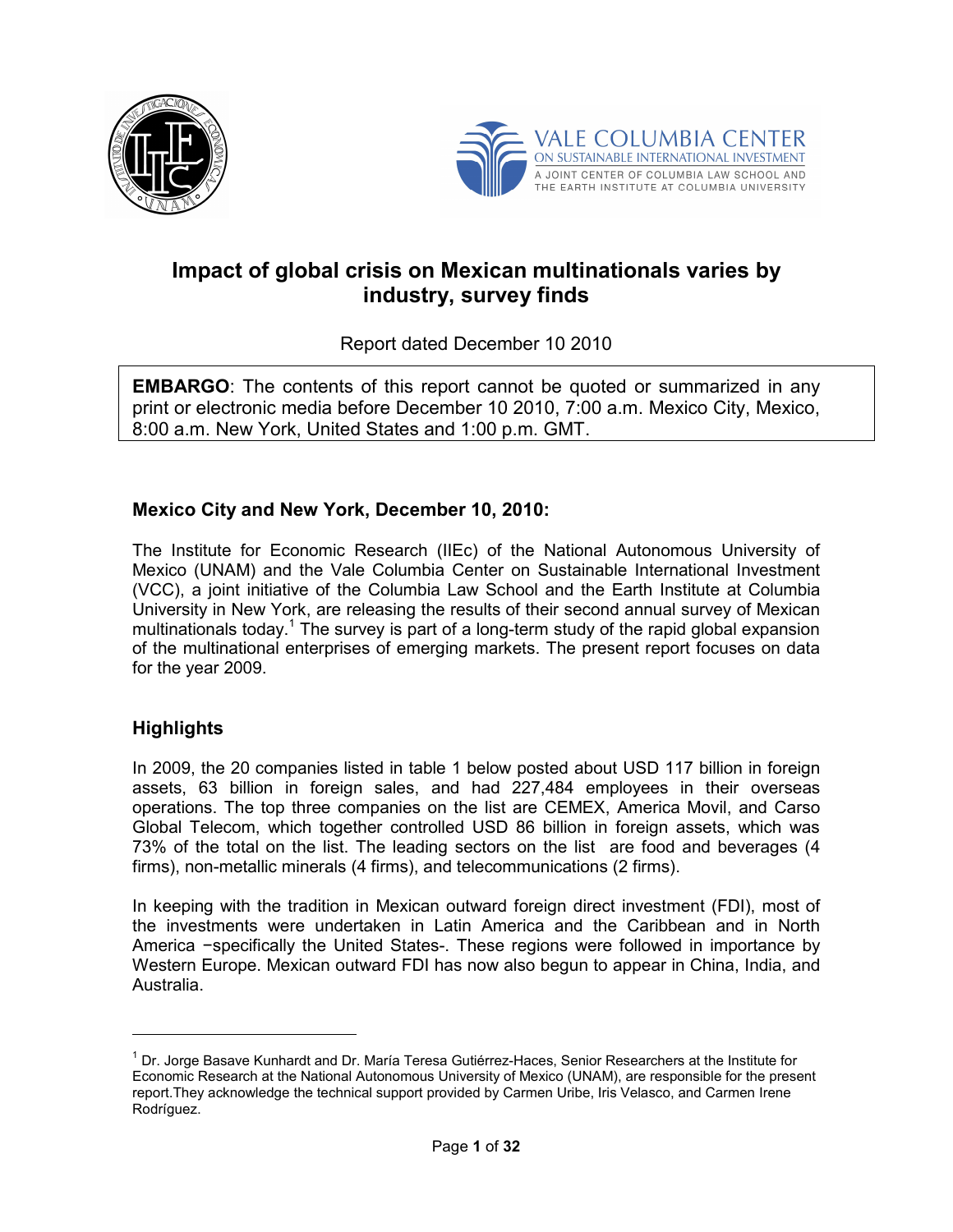The shares of all companies ranked in table 1 are publicly traded, with the exception of PEMEX, which is 100% state-owned, and Xignux, which is a privately held family-owned firm.

| Rank           | Company              | <b>Industry</b>                                            | <b>Status<sup>c</sup></b> | <b>Foreign assets</b> |
|----------------|----------------------|------------------------------------------------------------|---------------------------|-----------------------|
| 1              | <b>CEMEX</b>         | Non-metallic minerals                                      | Listed (Nil)              | 39,607                |
| $\overline{2}$ | America Movil        | Telecommunications                                         | Listed (Nil)              | 29,470                |
| 3              | Carso Global Telecom | Telecommunications                                         | Listed (Nil)              | 16,891                |
| 4              | Grupo México         | Mining                                                     | Listed (Nil)              | 7,742                 |
| 5              | Grupo FEMSA          | <b>Beverages</b>                                           | Listed (Nil)              | 5,222                 |
| 6              | Grupo Bimbo          | Food products                                              | Listed (Nil)              | 4,816                 |
| $\overline{7}$ | Grupo ALFA           | Diversified                                                | Listed (Nil)              | 2,759                 |
| 8              | <b>PEMEX</b>         | Oil & gas                                                  | Unlisted<br>$(100\%)$     | 2,090                 |
| 9              | Gruma                | Food products                                              | Listed (Nil)              | 2,056                 |
| 10             | Grupo Televisa       | Television, motion pictures,<br>radio & telecommunications | Listed (Nil)              | 1,565                 |
| 11             | Mexichem             | <b>Chemical &amp; Petrochemicals</b>                       | Listed (Nil)              | 1,520                 |
| 12             | Cementos Chihuahua   | Non-metallic minerals                                      | Listed (Nil)              | 1,312                 |
| 13             | Xignux               | Diversified                                                | Unlisted (Nil)            | 735                   |
| 14             | Industrias CH        | Steel & metal products                                     | Listed (Nil)              | 574                   |
| 15             | Grupo VITRO          | Non-metallic minerals                                      | Listed (Nil)              | 397                   |
| 16             | <b>Grupo ELEKTRA</b> | Retail trade                                               | Listed (Nil)              | 246                   |
| 17             | San Luis Corp.       | Automobile parts                                           | Listed (Nil)              | 122                   |
| 18             | Interceramic         | Non-metallic minerals                                      | Listed (Nil)              | 98                    |
| 19             | Accel                | Food products                                              | Listed (Nil)              | 87                    |
| 20             | Corporación Durango  | Paper & paper products                                     | Listed (Nil)              | 76                    |
| <b>Total</b>   |                      |                                                            |                           | 117,385               |

| Table 1. The top 20 <sup>a</sup> Mexican multinationals, by foreign assets, 2009 (USD million) <sup>b</sup> |  |  |
|-------------------------------------------------------------------------------------------------------------|--|--|
|-------------------------------------------------------------------------------------------------------------|--|--|

**Source: IIEc-VCC survey of Mexican multinationals and company reports and websites.** 

<sup>a</sup> Although we speak of the 'top 20' Mexican multinationals here, it was not possible to obtain information about other likely candidates for the bottom half of the list. For further details, see the third paragraph under 'Profile of the top 20' below.

bThe exchange rate used is the IMF rate of December 31, 2009: USD 1=Pesos 13.0659.

<sup>c</sup> The percentage in parentheses is the percentage of shares controlled by the state.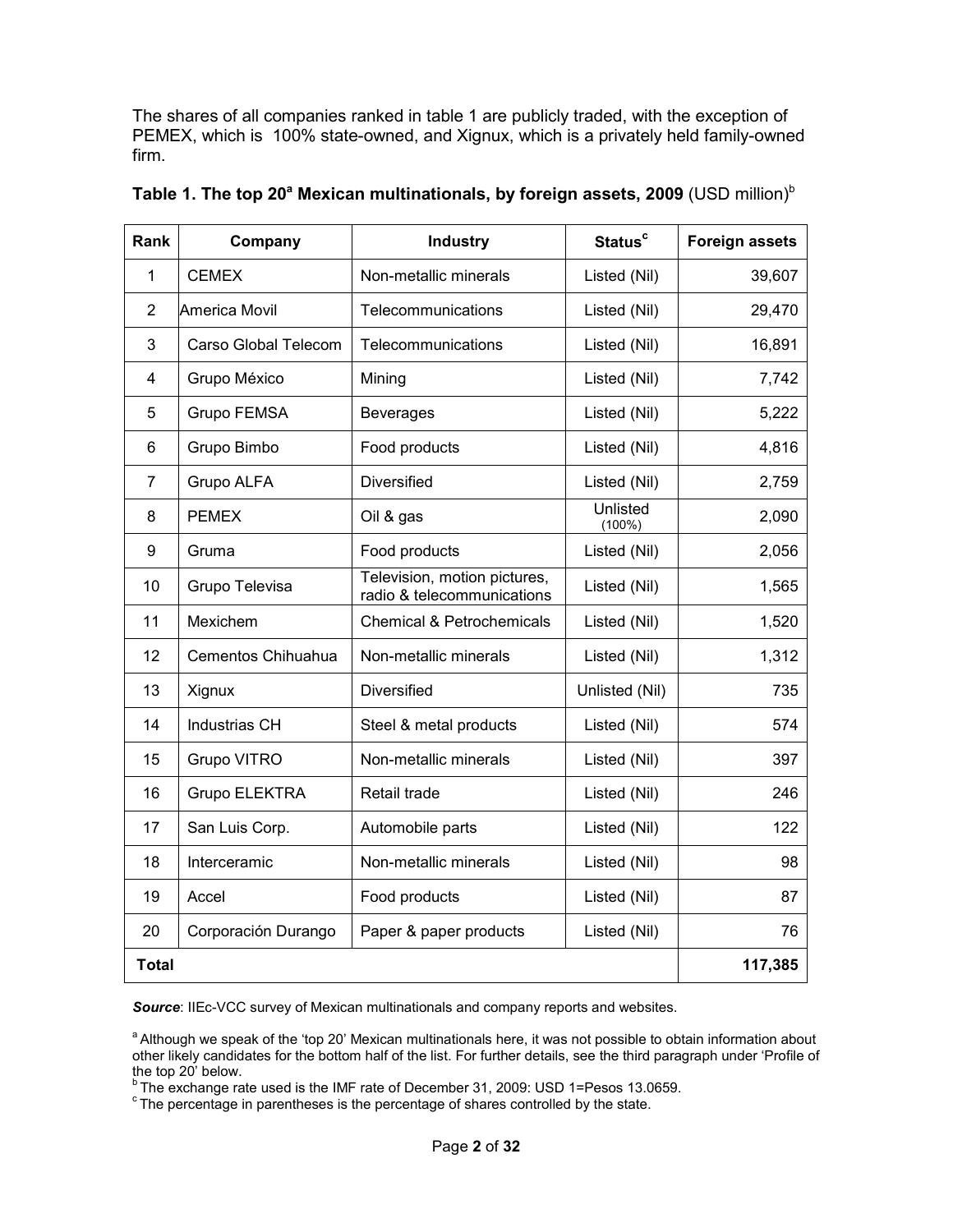## **Profile of the top 20**

## **Changes in the composition of the list and in rankings**

There were no dramatic changes in the ranking between 2008 and 2009. The top three companies in the ranking remained where they were, accounting in 2009 for 61% and 73% of the foreign sales and assets of the list. CEMEX has been the most important global Mexican multinational for nearly two decades. America Movil and Carso Global Telecom are more regional players, with a fairly recent but very strong expansion in Latin America (annex table 2).

The most notable change was the addition of Grupo Vitro to the list (15<sup>th</sup> place), a conglomerate with extensive glass-manufacturing operations. The biggest change was a decline: Corporación Durango fell from the  $16<sup>th</sup>$  place in the 2008 ranking to the  $20<sup>th</sup>$  in 2009 – unsurprisingly, since its assets fell from USD 250 million to USD 76 million.<sup>2</sup> Other changes involved the following firms: Grupo México, which rose from the  $6<sup>th</sup>$  to the  $4<sup>th</sup>$ place due to the strong investment<sup>3</sup> that enabled it to recover control of the US company ASARCO; Grupo Bimbo, which went from the  $9<sup>th</sup>$  to the  $6<sup>th</sup>$  place as a result of the purchase of Weston Foods in the United States; and Mexichem, which went from the  $13<sup>th</sup>$ to the 11<sup>th</sup> place by acquiring two petrochemical companies in Brazil and Colombia (annex tables 4 and 5).

It has not been possible to obtain data on the overseas assets or numbers of workers employed abroad for two publicly traded companies with important levels of outward investment, Grupo Carso and Grupo KUO (diversified).<sup>4</sup> Three other multinational companies, Grupo Lala (food products), MABE (furniture), and Grupo Proeza (auto parts)<sup>5</sup> are unlisted, family-owned firms, that do not publish or provide financial information. It has thus not been possible to consider any of these five companies in the 2009 report.

## **Drivers of outward FDI**

With the opening up of the Mexican economy at the end of the 1980s, the main motives behind Mexican investment abroad were market diversification and the need for companies to raise their competitiveness in response to the opening of the domestic market. Mexican companies also wanted to take advantage of the opportunities offered by economic liberalization in Latin America and their background as exporters of manufactured goods. In Central America, they exploited low labor costs and, in the United States and Europe, they exploited input quality and skilled labor. More recently, the

 $\overline{a}$  $2$  The data used in 2008 came from the company's website and had not been audited. Durango's foreign assets as given in our 2008 report were thus probably overvalued. The data for 2009 come from the IIEc-VCC survey.

 $3$  With a cash contribution of USD 720 million and having obtained financing for USD 1.5 billion, Grupo México recovered equity control of ASARCO, which it had lost in 2005 due to proceedings under chapter 11 of the US Bankruptcy Code as a consequence of the subsidiary having incurred in environmental, fiscal, and financial liabilities that led to the bankruptcy.

<sup>&</sup>lt;sup>4</sup> If such data were available, these two companies would surely form part of the ranking, since they posted overseas sales of USD 787 million and USD 696 million respectively in 2009.

<sup>&</sup>lt;sup>5</sup> These three firms are not as large as Grupo Carso and Grupo KUO but, judging by recent press information, they may have investments abroad that are large enough to make them candidates for the bottom quarter of our ranking.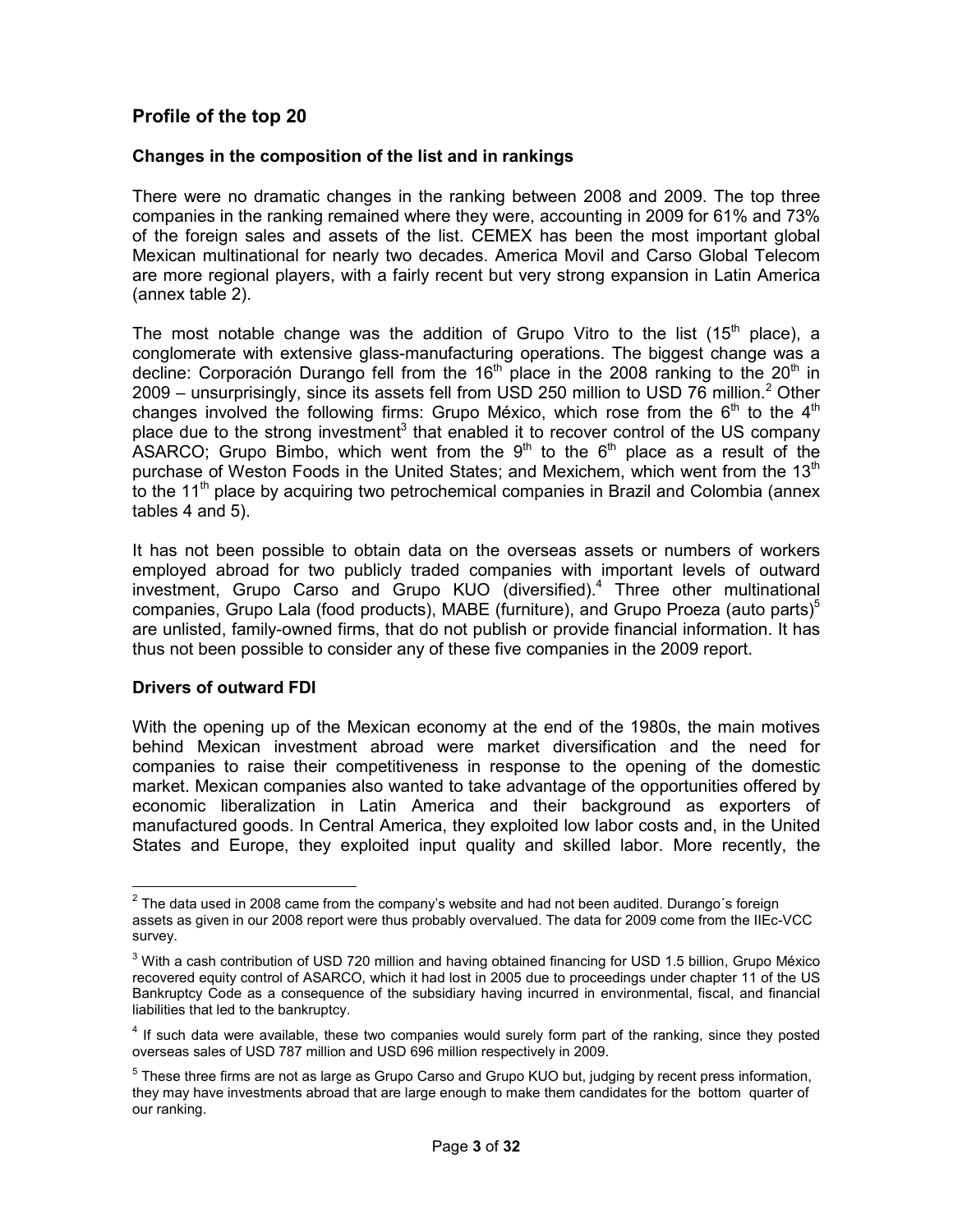strength of the Asian markets has begun to attract investment from some Mexican multinationals.

## **Ownership and status**

PEMEX is the only state-owned Mexican multinational (100% state control) on our list and one of two companies on the list (the other being Xignux) that do not trade on any stock exchange. Of the other 18, all are listed on the Bolsa Mexicana de Valores and nine are also listed on a foreign stock exchange, most often the New York one (annex table 3).

## **Regional and global multinationals**

Twelve of the 20 multinationals have expanded on a regional level, while eight have acquired a global projection. Although there is no clear pattern of differences between the regional and the global, it is obvious that the most globalized firms are CEMEX, Bimbo, ALFA, Gruma, and Mexichem (annex table 2).

## **Transnationality Index**

The transnationality index (TNI) is calculated as the average of the following three ratios: foreign assets to total assets, foreign sales to total sales, and foreign employment to total employment. It is expressed as a percentage (i.e., '79' rather than '0.79'). CEMEX has the highest TNI: 79. The TNI of half the multinationals exceeds 40, with most of them to be found in the top half of the ranking. Considering the TNI by industry, we note that all firms in the food products business have a TNI over 50 (annex table 1).

## **Top 10 mergers and acquisitions, 2007-2009**

The greatest number of acquisitions occurred in 2007, with the most important among them being the purchase of the Rinker Group (Australia) by CEMEX. In 2009, the leading transactions were the recovery of ASARCO by Grupo México and the purchase of the USbased Weston Foods by Grupo Bimbo, which latter transaction made Grupo Bimbo the largest producer of breads and pastries in the US. In 2009, there was a slowing of the pace of expansion of telecommunication companies (see the 'Big picture' section below and annex tables 4 and 4a).

## **Divestments, 2009**

The global crisis especially affected the construction sector, which led CEMEX to sell some of its production plants in Austria and the United States in 2008. Conditions worsened in 2009, when CEMEX was forced to sell its subsidiary in Australia to the Holcim Group (annex table 4b).

## **Top greenfield investments, 2007-2009**

In this category, two companies with the largest number of affiliates stand out in terms of their investments: CEMEX and America Movil (see the 'Big picture' section below and annex table 5).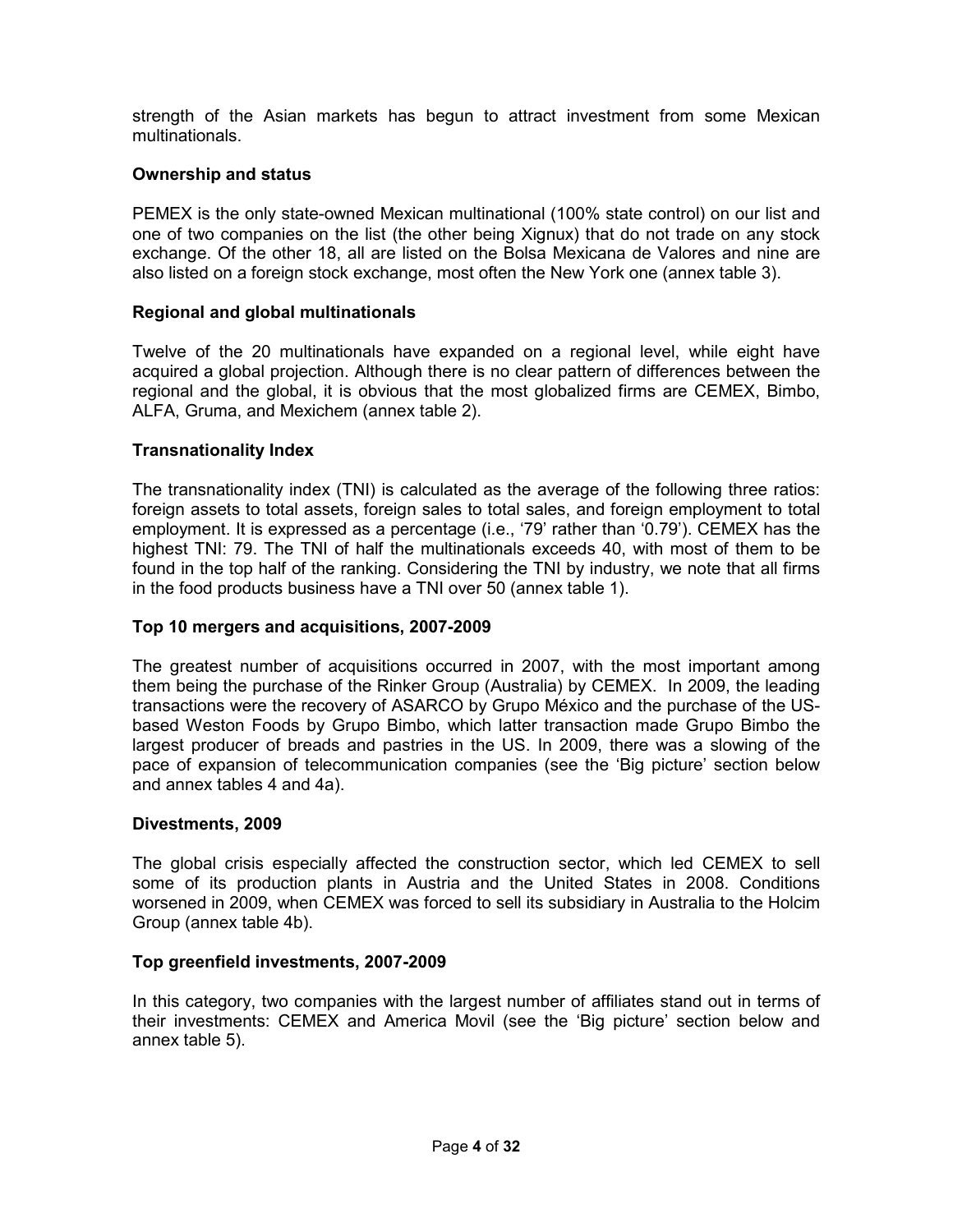## **Principal industries**

The two industrial sectors that have a dominant position in Mexican investment abroad are telecommunications (40%) and non-metallic minerals (35%). The latter, together with the food and beverage sector (10%), have traditionally been the industries that have accounted for most outward FDI, until the tremendous recent expansion of America Movil and Carso Global Telecom into Latin America, which has made telecommunications the most dynamic sector in this regard (annex figure 1).

## **Geographical distribution of foreign subsidiaries**

Of the total of 271 foreign affiliates of Mexican multinationals, the largest number are located in Latin America and the Caribbean (137), followed by North America with 80 (annex figure 2).

## **Location of headquarters**

The country's capital (the Federal District) and three states (Nuevo León, Chihuahua, and the State of Mexico) are home to all the head offices of the 20 companies (annex figure 3).

## **Top management of the top 20**

The official language of all 20 companies is Spanish. In all of them, the CEO is a Mexican citizen. In eight companies, between 50% and 100% of the members of their boards of directors did their postgraduate studies abroad.

## **Changes in assets, sales and employment over 2008-2009**

As table 2 below indicates, foreign assets and sales of the 20 companies grew by 23% and 10% respectively over 2008. $6$  The growth rates were above those of their total assets and sales (15% and 9%), demonstrating the advantages of market diversification. However, the crisis had different impacts on different companies, as a function primarily of the industries in which they operate. About 40% of the 20 companies saw their total sales reduced and another 40% (not necessarily the same ones) reported a fall in their foreign sales (see the 'Big picture' section below). The main contrast was in employment. While the total employment of the 20 companies fell by 13%, their foreign employment grew by 15%, thus increasing the share of foreign in total employment by  $9\%$ .<sup>7</sup> Grupo BIMBO is in first place in this regard, with 40,000 overseas jobs, and it is the most important Mexican employer in the United States (appendix 1, table 1).

 6 Excluding Pemex for reasons explained in Table 2.

 $<sup>7</sup>$  The main reasons for this growth were: increases in the foreign employment of several firms: Grupo Bimbo</sup> 60%, Carso Global Telecom 84%, Grupo México 77%-, and the inclusion of Grupo Vitro in the 2009 ranking.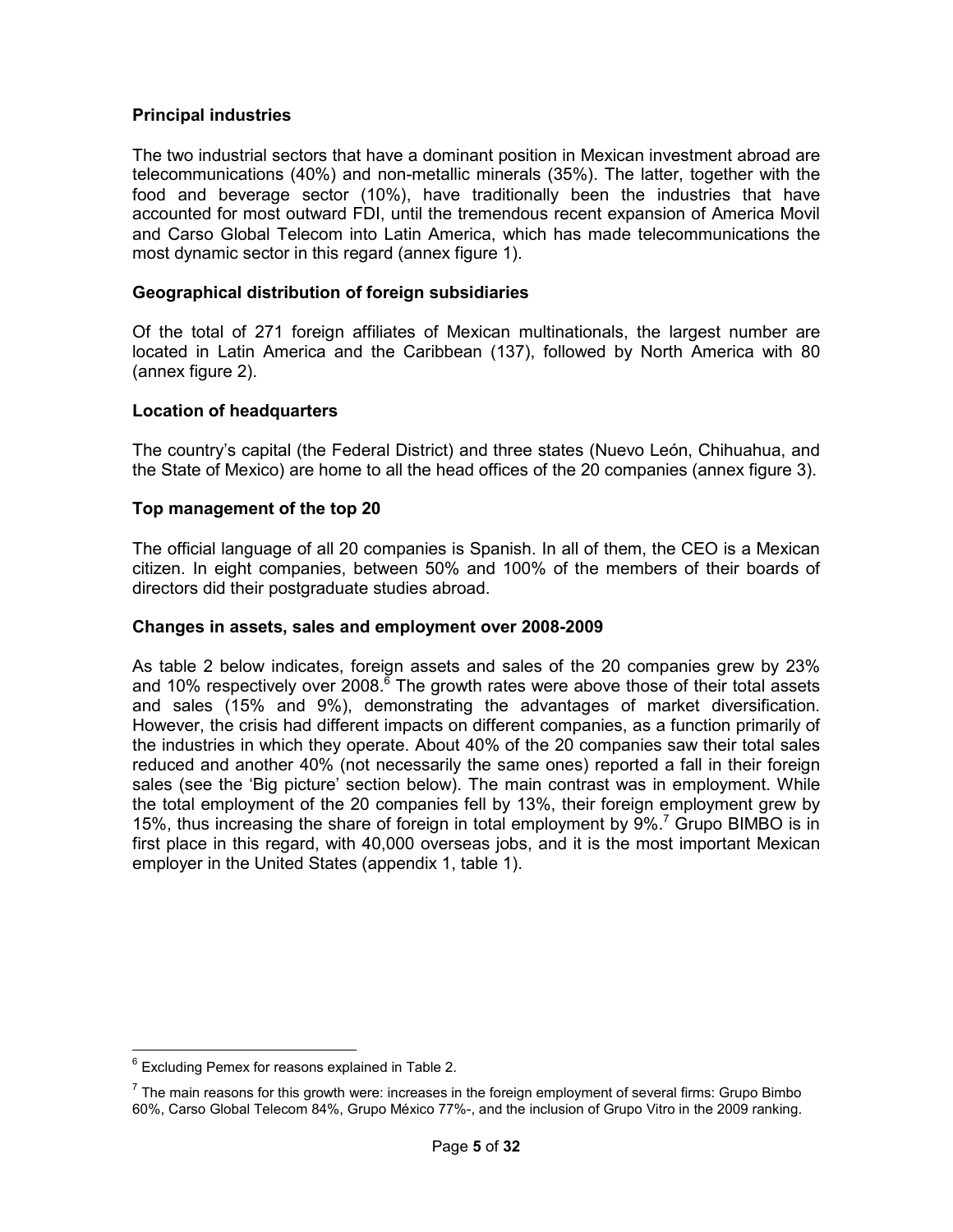| Variable                      | 2008    | 2009    | % change,<br>2008-2009 |
|-------------------------------|---------|---------|------------------------|
| <b>Assets</b>                 |         |         |                        |
| Foreign                       | 95,237  | 117,385 | 23.25                  |
| Total                         | 164,508 | 188,680 | 14.69                  |
| Share of foreign in total (%) | 57.89   | 62.2    |                        |
| <b>Sales</b>                  |         |         |                        |
| Foreign                       | 56,697  | 62,517  | 10.27                  |
| Total                         | 110,698 | 120,897 | 9.21                   |
| Share of foreign in total (%) | 51.22   | 51.71   |                        |
| <b>Employment</b>             |         |         |                        |
| Foreign                       | 195,583 | 225,784 | 15.44                  |
| Total                         | 725,646 | 633,173 | $-12.74$               |
| Share of foreign in total (%) | 26.95   | 35.66   |                        |

## **Table 2. Snapshot of the top 20 multinationals, 2008-2009 (USD million)<sup>a</sup>**

*Source*: IIEc-VCC survey on Mexican multinationals and company reports and websites.

<sup>a</sup> PEMEX is excluded from all three variables in order to avoid distortions due to the considerable weight that it represents in the aggregate data. (If it is included, the share of foreign assets in total would be 38.32% in 2008 and 40.39% in 2009). In the case of employment, Mexichem and Xignux are also excluded in 2008 and Cementos de Chihuahua in both years because information on their foreign employment was unavailable.

## **The big picture**

## *Evolution of Mexican business groups and outward investment*

The first outward investment cycle for Mexican business groups occurred in the 1970s, after several decades of expansion of the Mexican economy. During that decade some of the largest manufacturing firms in Mexico developed a broad strategy of purchasing domestic competitors inside the country and diversifying their businesses,<sup>8</sup> which in some cases included the acquisition of banks and other financial companies. They also embarked on a process of internationalization through exports and investment abroad.

This investment cycle during the 1970s coincided with that of several developing economies with high growth rates during that and the preceding decade. Other developing countries with important outward flows in the 1970s were Hong Kong, India, Singapore, Brazil, and Argentina.<sup>9</sup>

The peculiarity of the Mexican case was that, while in the other economies outflows went into countries with common borders and/or similar or lower levels of economic development, a good part of Mexican investment abroad was undertaken as south-north

 8 This included the purchasing of foreign affiliates in the case of the mining industry.

<sup>&</sup>lt;sup>9</sup> Cfr. Lall, Sanjaya, The New Multinationals: the Spread of Third World Enterprises; New York; John Wiley & Sons; 1983. Also, Wells, Louis, Third World Multinationals, the Rise of Foreign Investment from Developing Countries; London; MIT Press, 1983.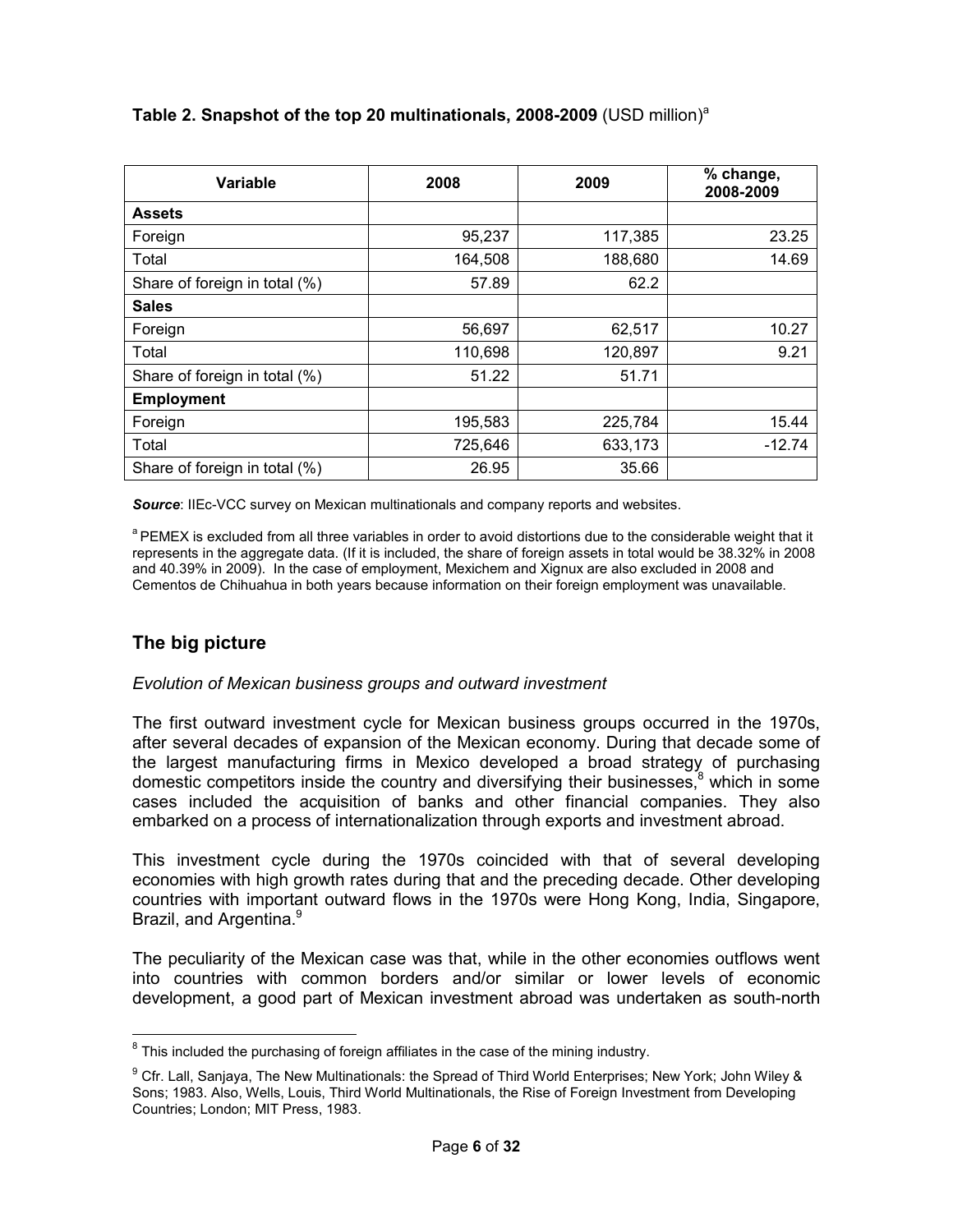investment, in a country that was both much bigger and much more developed: the United States. These flows were abruptly cut off with the foreign debt crisis of the 1980s. Companies even divested all their foreign assets as part of a policy to strengthen their finances.

The second foreign expansion cycle occurred at the beginning of the 1990s, following (and feeding) the Mexican export boom. The actors were the country's largest business groups (as they had been in the 1970s) and, in several cases, also the oldest, dating back to the first quarter of the 20th century and even earlier. This second expansion, which is still continuing, has taken place mainly through cross-border acquisitions and the main target areas have been Central and South America and, again, the United States.

Some of the investments in the United States, such as those undertaken by food and television-programming companies, have taken advantage of the market niches opened up by the growing Latino population in that country. In the case of investments by steel, auto parts, and glass manufacturing companies, their linkages with multinational auto and beverage companies located in the United States and in South America have been decisive.

The growth in Mexican OFDI occurred following the liberalization of the Mexican economy, along with that of all the other Latin American economies, and it has been steady, except in 2001 and 2008. The opening of the economy also brought along with it a spectacular increase in inward flows and stock (annex figures 4 and 5).

In addition to the 20 companies ranked in this report, there are other Mexican companies with outward investment that are either not publicly traded or do not provide enough financial information to be included in this ranking.

## *The policy scene*

Mexico, like most developing countries, has linked its policy on foreign investment inflows to its economic development goals. Up to 1986, IFDI operated within a protectionist regulatory framework. In 1994, the North American Free Trade Agreement (NAFTA) was adopted, which contains a chapter on the protection of foreign investment. This trade agreement brought about important legislative changes related to inward investment. The inclusion in NAFTA of a mechanism for resolving extraterritorial disputes offered companies stronger guarantees and protection. Mexico has also negotiated a number of bilateral investment treaties (BITs) since 1996 (table 3 below). Finally, in 2007, Mexico became a member of the Multilateral Investment Guarantee Agency (MIGA).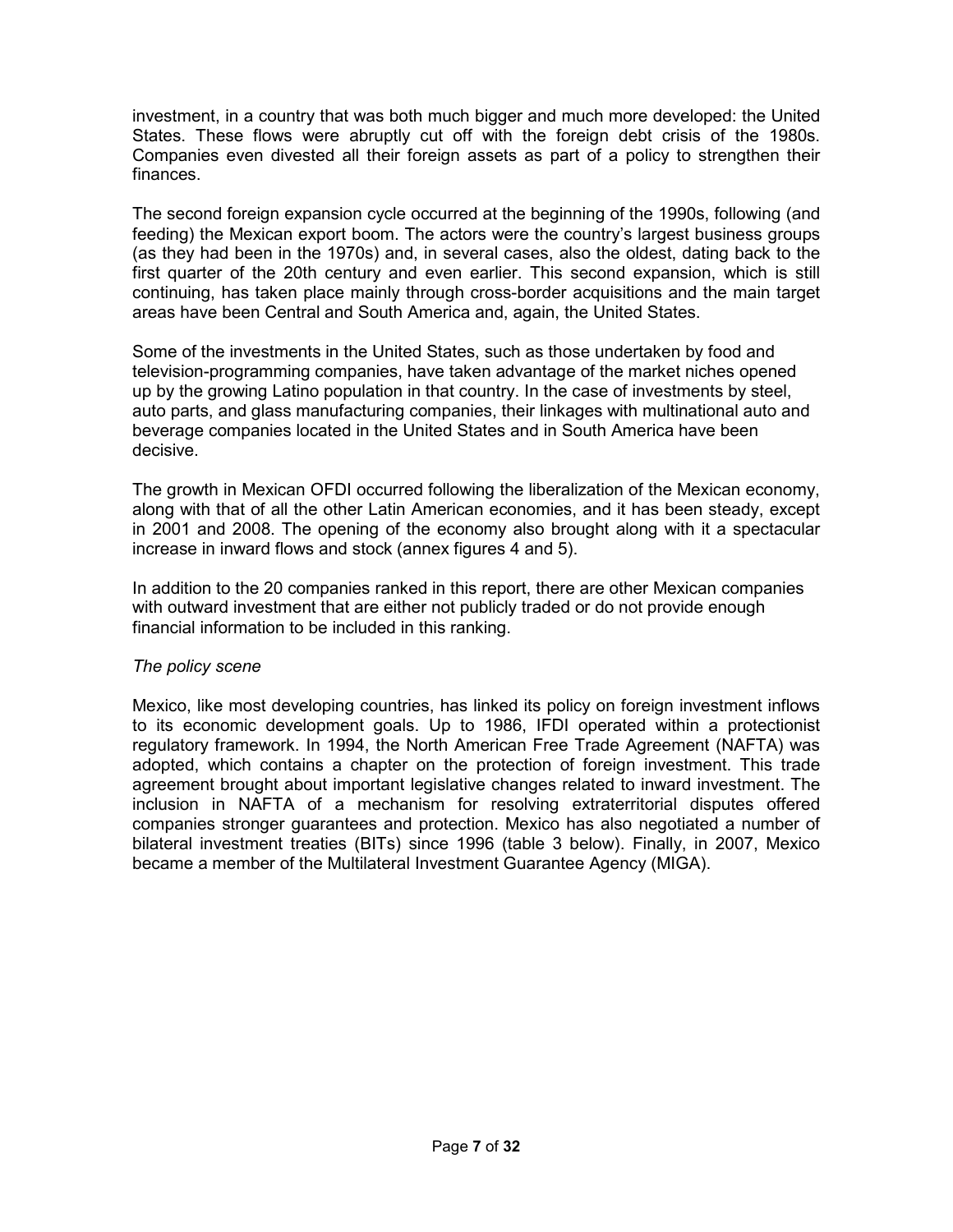| <b>Country</b>        | Date of signature | Date of entry into force |
|-----------------------|-------------------|--------------------------|
| Argentine             | November 13, 1996 | 22 July 1998             |
| Australia             | 23-agosto-2005    | 18-July-2007             |
| Austria               | 29-June-1998      | 26-March-2001            |
| <b>Belarus</b>        | 4-September-2008  |                          |
| Belgium/Luxembourg    | 27-August-1998    | 19-March-2003            |
| China                 | 11-July-2008      | 6-June-2009              |
| Cuba                  | 30-May-20014      | 29-March-2002            |
| <b>Czech Republic</b> | 4-April-2002      | 14-March-2004            |
| Denmark               | 13-April-2000     | 23-September-2000        |
| <b>Finland</b>        | 22-February-1999  | 21-August-2000           |
| France                | 12-November-1998  | 11-October-2000          |
| Germany               | 25-August-1998    | 23-February-2001         |
| Greece                | 30-November-2000  | 17-September-2002        |
| Iceland               | 24-June-2005      | 28-April-2006            |
| India                 | 21-May-2007       | 23-February-2008         |
| Italy                 | 24-November-1999  | 4-December-2002          |
| Korea                 | 14-November-2000  | 28-June-2002             |
| Netherlands           | 13-May 13-1998    | 1-October-1999           |
| Panama                | 11-October-2005   | 14-Dember-2006           |
| Portugal              | 11-November-1999  | 4-September-2000         |
| Slovak                | 26-October-2007   | 8-April-2009             |
| Spain                 | 10-October-2006   | 4-April-2008             |
| Sweden                | 3-October-2000    | 1-July-2001              |
| Switzerland           | 10-July-1995      | 11-March-1996            |
| Trinidad and Tobago   | 3-October-2006    | 16-September-2007        |
| United Kingdom        | 12-May-2006       | 25-July-2007             |
| Uruguay               | 30-June-1999      | 1-July-2002              |

## **Table 3 Bilateral investment treaties signed by Mexico (1996-2008)**

*Source*: Department of Economic Studies, *database on BITs*, (Mexico: Government of Mexico, Department of Economic Studies) http://www.economia.gob.mx/swb/es/economia/p\_APPRIs\_Suscritos.

While the government has made serious efforts to develop policies designed to attract and promote inward investment in Mexico, it has made few such efforts to promote outward investment by Mexican companies. Since 1986, the Mexican government has focused its efforts on promoting exports, with the result that its economic strategy has leaned toward negotiating instruments such as NAFTA. The priority has been foreign trade, not investment abroad.

The expansion of Mexican multinationals can thus be attributed more to their efforts to compete in the global economy, to increase their competitiveness in the Mexican internal market, and to take advantage of the opening of the economies south of its borders − rather than to any specific policies on the part of the Mexican government.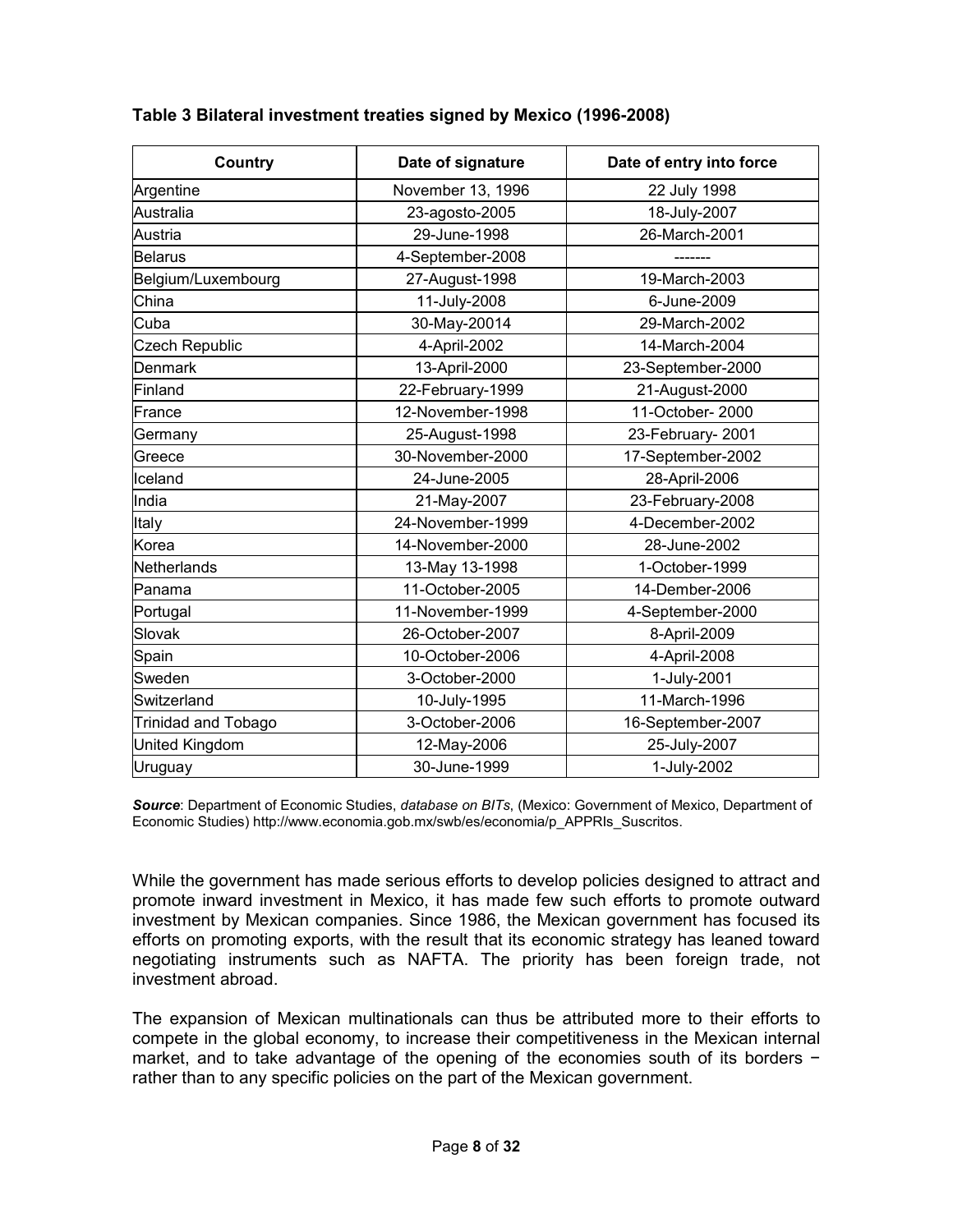## *The impact of the crisis on the Mexican economy and outward investment generally*

The effects of the world crisis were very severe in 2009. The Mexican economy, due to its trade dependence on the US economy and other structural deficiencies -including the lowest ratio of fiscal revenue to GDP among the OECD countries, one of the most complex and time-consuming set of procedures to start a new business, and the lack of sufficient bank loans to SMEs,- was the most affected among the larger nations in the Latin American region. Mexican GDP posted a 6.5% fall, while aggregate demand dropped 9.5%, total fixed investment declined 10.1%, total exports decreased 14.8%, and oil exports, with the added difficulty of the fall in international crude prices, plummeted  $24.0\%$ .<sup>10</sup>

FDI inflows in 2009 (USD 12.5 billion) were almost half those of 2008, while FDI outflows (USD 7.6 billion) increased substantially over the previous year, when they had been only USD1.1 billion (annex figure 4).

The impact of the crisis on Mexican multinationals has varied greatly, depending on the industries they operate in. It has also varied according to the region of their operations. Thus, for example, the impact was felt less keenly by companies with their assets mainly in Latin America, which has been one of the regions least affected by the crisis, than by companies that depend on recovery in the US market, as is the case for those with activities related to construction. The outlook for these companies is the most uncertain.

In 2009, Mexican OFDI flows were fed primarily by an expensive international acquisition by Bimbo and the exceptional investment made by Grupo Mexico to recover its subsidiary ASARCO (annex table 4). However, the uncertainty over a possible lengthening of the recession fed by the crisis could lead to the spread of a much more conservative investment attitude of the kind exemplified by one of the leading Mexican telecommunication multinationals, America Movil.

## *The impact of the crisis on the companies in the ranking*

As a result of the crisis, the total sales of the top 20 fell 2.2% in relation to the previous year, but if we exclude the state-owned enterprise PEMEX to avoid the considerable weight that it represents in the aggregate data, the result is not negative but a 9.2% increase.

A more precise analysis can be obtained by observing the individual performances of the multinationals, which vary considerably, depending on their industry. As noted earlier, 40% of the top 20 saw a reduction in total sales and 40% also saw their foreign sales decline (although this did not always involve the same firms).

The companies most affected are in activities tied to the construction industry (CEMEX, Industrias CH, Xignux, and Vitro), in mining (Grupo México), in oil (PEMEX), and in autos and auto parts (San Luis Corp. and ALFA's automotive division). In the case of CEMEX,<sup>11</sup> a global company that offers services and products in more than 50 countries worldwide and that is in third place in the world in cement and clinker sales, it should be noted that,

<sup>&</sup>lt;u>.</u> <sup>10</sup> Banco de México, 2009 Annual report.

 $11$  Its annual estimated production capacity is 97 million tons of cement.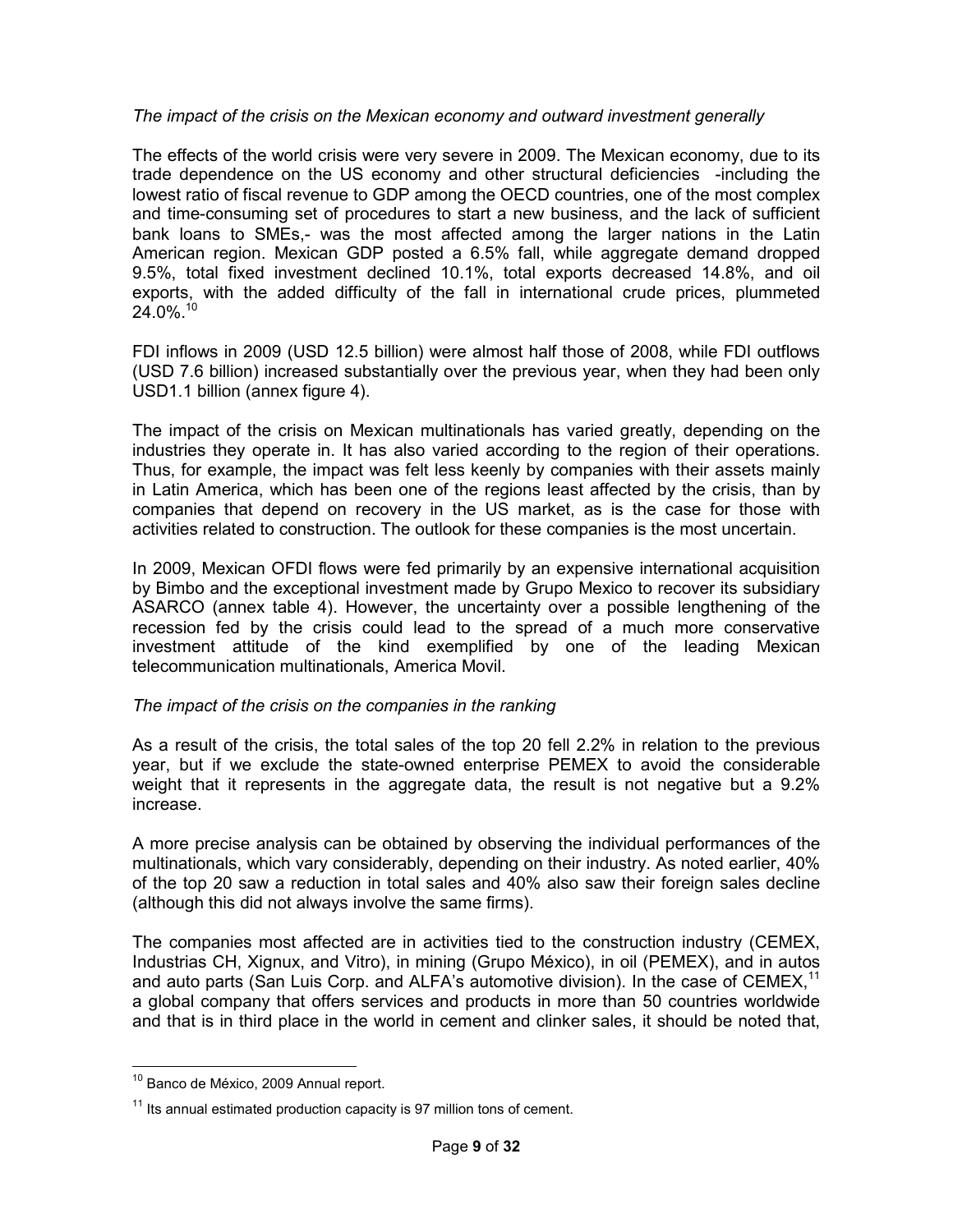just as in 2008, the company had to divest foreign assets in 2009, specifically, its operations in Australia, which it sold to the Holcim Group.<sup>12</sup>

CEMEX indefinitely postponed a bond placement for USD 500 million until market conditions turn more favorable. The company – which, moreover, has faced large losses in Venezuela following the expropriation of its plants − also began talks with its main creditor banks to restructure USD14.5 billion in debt. It should be mentioned that, thanks to its corporate strength, CEMEX has managed to deal with important international lawsuits filed against it in Poland, USA and Spain.

Perhaps one of the lessons that flow from what transpired in 2009 in relation to Cemex is that the geographical expansion of Mexican companies should be more cautious in the future, in the light of the manner in which governments are reacting to the role of foreign companies in increasing market concentration.

The crisis, meanwhile, had no major effect on companies in telecommunications (America Movil<sup>13</sup> and Carso Global Telecom) or on those in the food and beverage business (FEMSA, Bimbo, Gruma and Accel), which increased their total and foreign sales. The most noteworthy cases were those of the latter four companies, which boosted their *total* sales with regard to the previous year by 24%, 50%, 19%, and 75% respectively and increased their *foreign* sales by 47%, 120%, 22%, and 97% respectively.

Nevertheless, in response to the crisis, America Movil adopted conservative policies and reduced the pace of its expansion, as evidenced by its M&A and greenfield investments.

Grupo México had falls in foreign and total sales of 17% and 14% respectively. But the near future looks brighter for the multinational, as it again fully controls ASARCO and all of its assets, which include the Ray, Mission and Silver Bell mines in Arizona and several refining and smelting plants in both Texas and Arizona.

Despite an adverse world economic environment, FEMSA exceeded its initial expectations, with its total consolidated revenues increasing by 17.3% and all of its operations – soft drinks, beer, and retail sales – contributing positively to this growth. Remarkably, at the end of 2009, FEMSA announced that an agreement had been reached with Heineken to sell the Cervecería Cuauhtémoc Moctezuma brewery, an emblem of Mexican industry for 120 years.<sup>14</sup>

 $\frac{1}{2}$  $12$  The sale to Holcim involved 249 cement plants, 83 aggregate quarries, and 16 production plans for cement tubes, all of them located in Australia.

 $13$  In Mexico, America Movil operates under the 'Telcel' name and has more than 36 million users and a 77% share of the national market. Is the largest supplier of wireless telecommunications services in Latin America and the third company of cell phone of the world. It is the first Mexican company to receive a USD 1 billion loan from the China Development Bank for the purchase of cellular network equipment to be used for the expansion of its infrastructure in Latin America. The company has 186.6 million subscribers in Latin America**,**  including Mexico, followed by the Spanish company Telefónica with 124.7 million. Thanks to a strategic alliance with Wal-Mart Stores, the company plans to reach 200 million users at the end of the year. http://www.cnnexpansion.com/negocios/200911/05.

<sup>&</sup>lt;sup>14</sup> Meanwhile, according to 2009 SEC reports, the founder of Microsoft, Bill Gates, consolidated his position as a shareholder in Coca-Cola-FEMSA by increasing his equity stake from 2.93% to 3.1%. The Bill & Melinda Gates Foundation, which has been investing in FEMSA since 2008, now holds 17.4% of the stock..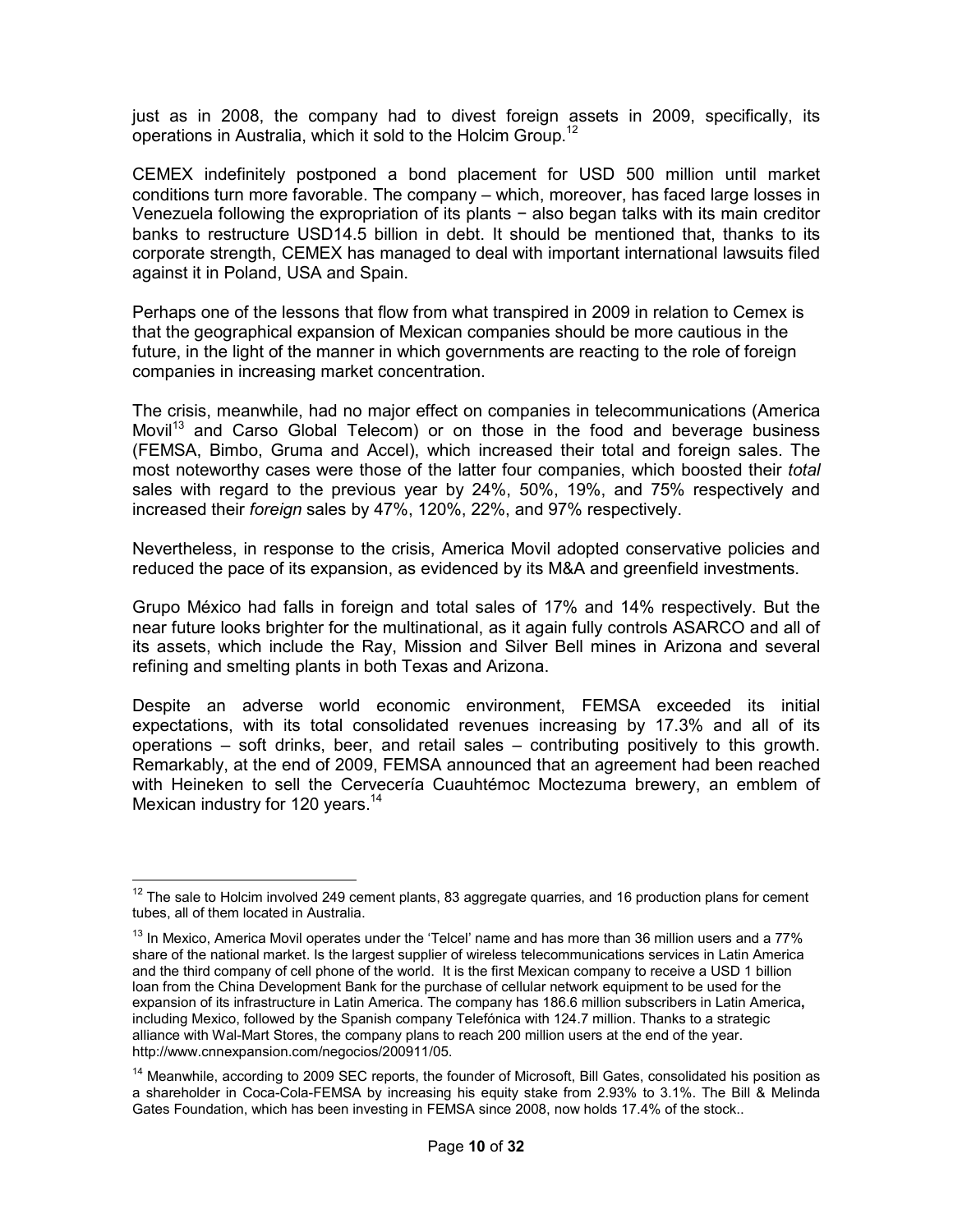Grupo Bimbo registered the best performance in its history in 2009, thanks to the successful integration of Weston Foods Inc, for which it paid USD 2.5 billion dollars.<sup>15</sup> Its expansion strategy has also included the purchase of small plants in Colombia and Beijing.<sup>16</sup>

Because of the crisis and the recession, the external sales (including exports) of the diversified Grupo Alfa fell in 2009, especially in its auto parts division. The company nonetheless maintained its geographical distribution (the highest number of affiliates, 53%, in North America) and product segment distribution (49% of assets in petrochemicals), both similar to the previous year. Grupo Alfa also refinanced its debt, extending the average maturity from 1.8 to 4.2 years.

Severe decrease in crude prices during 2009 had a significant effect on PEMEX total sales that fell by 10%.

During 2009, GRUMA<sup>17</sup> faced problems with the Venezuelan government, which expropriated its subsidiary MONACA; on the other side of the ledger, GRUMA inaugurated a new plant in Melbourne, Australia.

In contrast with CEMEX, the company Cementos de Chihuahua posted very positive results in its operations both in Mexico as well as abroad. It was the only one of the four companies in the non-metallic minerals sector in the ranking that increased total and foreign sales over 2008. Even though its sales in Mexico fell by 18%, the sales of its subsidiaries in the United States and Bolivia increased by 3% and 53%, respectively. Cementos de Chihuahua also restructured its bank debt with a final maturity date in 2015.

## **Errata: 2008 Report on Mexican multinationals**

In annex table 1, Grupo Elektra's foreign affiliates should read '7', not '444'. (The 444 are retail stores.)

Grupo Alfa´s losses, mentioned on page 5, should read 'USD 791 million', not 'USD 132 million'.

 $\frac{1}{2}$ 

<sup>&</sup>lt;sup>15</sup> With this acquisition, BIMBO became the first coast-to-coast bakery in the United States, with 35 plants and 7,000 distribution routes. It is now the largest Mexican employer in the United States.

 $16$  Bimbo's Beijing Food Company has one production plant and 11 distribution centers.

 $17$  Gruma produces corn flour and tortillas and is the largest of its kind in the world. About 43% of its sales are in the United States and Europe.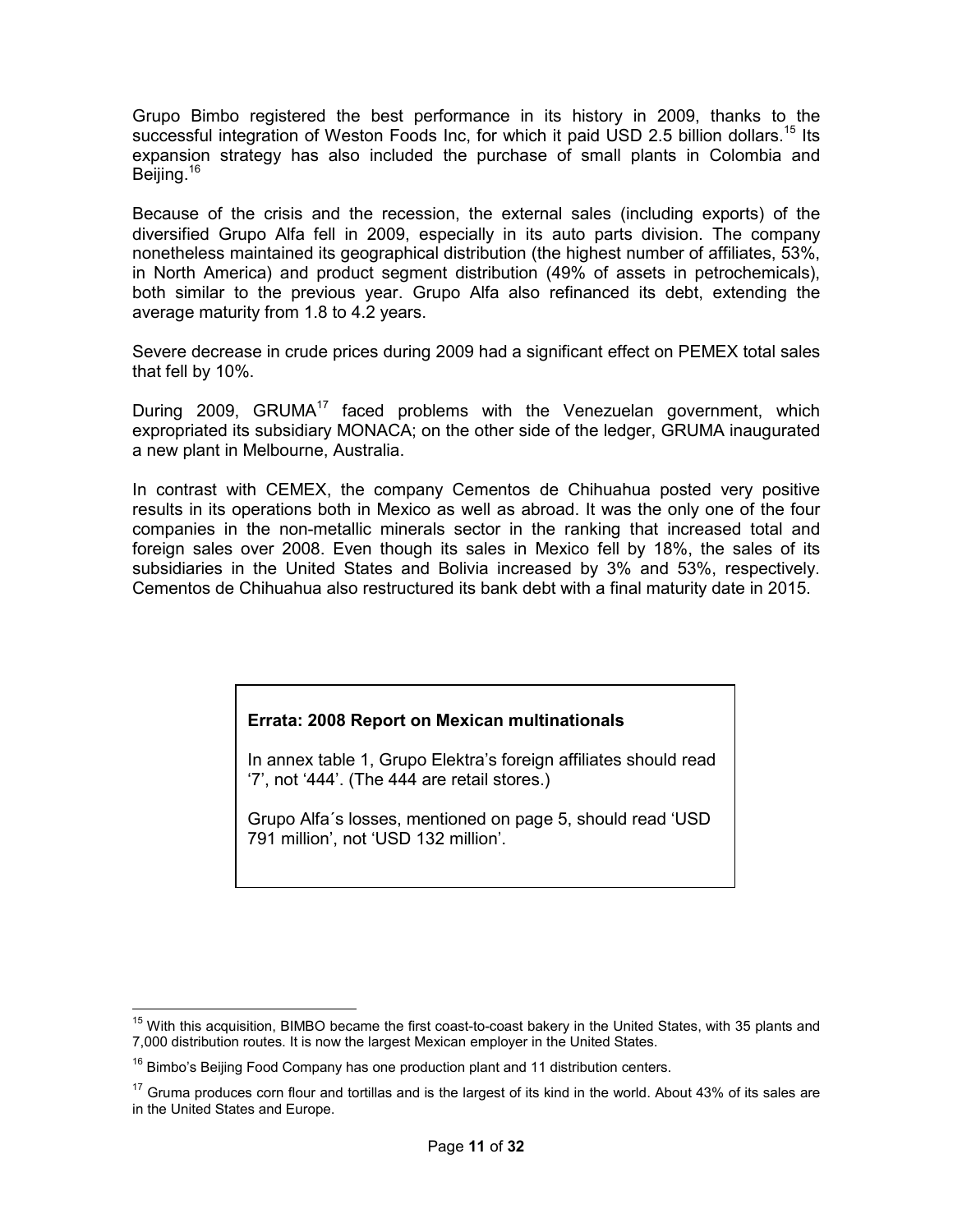## **For further information, please contact:**

| Institute for Economic Research (IIEc),         |  |
|-------------------------------------------------|--|
| <b>National Autonomous University of Mexico</b> |  |
| (UNAM)                                          |  |

*Jorge Basave Kunhardt*  Senior Researcher, IIEc, UNAM 52-56230110 Ext. 42436 [basave@servidor.unam.mx](mailto:basave@servidor.unam.mx)

*María Teresa Gutiérrez-Haces*  Senior Researcher, IIEc, UNAM 52-56230100 Ext. 42421 [haces@servidor.unam.mx](mailto:haces@servidor.unam.mx)

## **Vale Columbia Center on Sustainable International Investment (VCC)**

*Karl P. Sauvant*  Executive Director 1-646-724-5600 [Karl.Sauvant@law.columbia.edu](mailto:Karl.Sauvant@law.columbia.edu)

*Vishwas P. Govitrikar*  Global Coordinator, EMGP Project 1-514-507-3948 [vpgovitrikar@gmail.com](mailto:vpgovitrikar@gmail.com)

#### **Emerging Markets Global Players (EMGP) Project**

The IIEc-VCC ranking of Mexican multinationals was conducted in the framework of the Emerging Market Global Players (EMGP) Project, a collaborative effort led by the Vale Columbia Center. It brings together researchers on FDI from leading institutions in emerging markets to generate annual reports on emerging market multinationals. Nine country reports were published in 2009 - Argentina, Brazil, China, India, Israel, Mexico, Russia, Slovenia and Turkey − and some 15 are expected in 2010. For further information, visit: [http://www.vcc.columbia.edu/content/emerging](http://www.vcc.columbia.edu/content/emerging-market-global-players)[market-global-players](http://www.vcc.columbia.edu/content/emerging-market-global-players)..

#### **Institute for Economic Research, UNAM**

The Institute for Economic Research (IIEc) is an academic institution of the National Autonomous University of Mexico (UNAM). Its main functions are research into, and circulation of information on, economic issues. Participating in the IIEc are more than 110 academic specialists in 14 research units. Annually, the IIEc publishes three specialized journals on economic questions and several books. UNAM is a public university and the largest in Latin America. In 2005, the British newspaper *The Times* ranked it 95<sup>th</sup> among the world's 200 best universities and, in July 2009, The High Council of Scientific Research of Spain ranked it  $44<sup>th</sup>$  in the world. For further information, visit: www.iiec.unam.mx and [www.unam.mx](http://www.unam.mx/).

#### **Vale Columbia Center on Sustainable International Investment**

The Vale Columbia Center on Sustainable International Investment (VCC), headed by Dr. Karl P. Sauvant, is a joint undertaking of the Columbia Law School and The Earth Institute at Columbia University. It seeks to be a leader on issues related to FDI in the global economy, paying special attention to the sustainability dimension of this investment. VCC focuses on the analysis and teaching of the implications of FDI for public policy and international investment law. Its objectives are to analyze important, topical and policy-oriented issues related to FDI, develop and disseminate practical approaches and solutions, and provide students with a challenging learning environment. For more information, see [www.vcc.columbia.edu](http://www.vcc.columbia.edu/).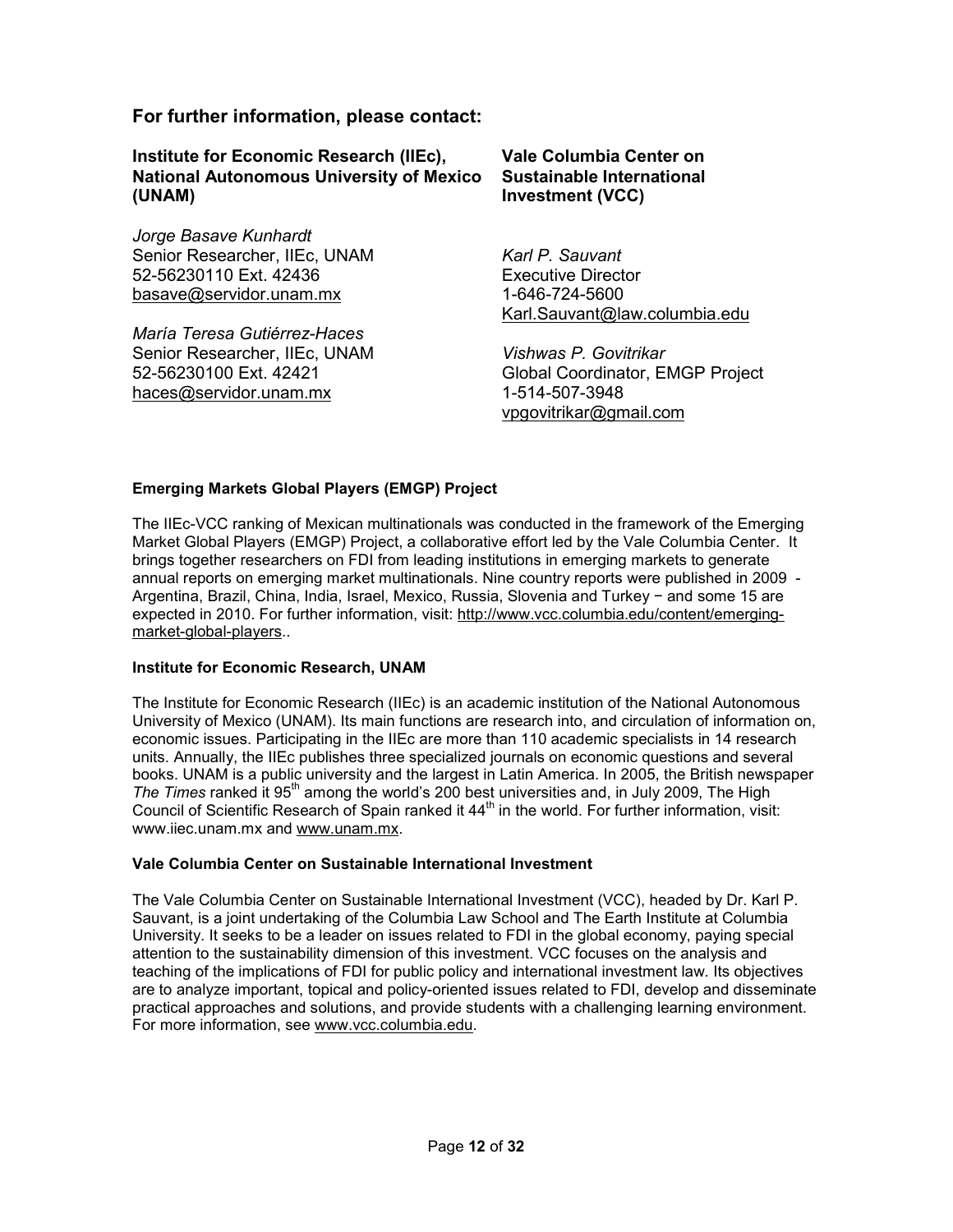ANNEX I: Tables and figures **ANNEX I: Tables and figures** 

Annex table 1. Mexico: The top 20 multinationals: Key variables, 2009 (USD million <sup>a</sup> and number of employees) **Annex table 1. Mexico: The top 20 multinationals: Key variables, 2009** (USD million a and number of employees)

| Number<br>of host<br>ቴ                                |
|-------------------------------------------------------|
| affiliates<br>foreign<br>TNI (%)<br>Total<br>Foreign  |
|                                                       |
| 47,624<br>$32,419^{b}$                                |
| 53,661<br>36,314                                      |
| 22,827                                                |
| 4,980<br>15,139<br>30,209<br>16,037<br>Total<br>2,381 |
| 19,314<br>11,954<br>6,724<br>Foreign                  |
| 44,565<br>34,671<br>28,201<br>Total                   |
| 29,470<br>39,607<br>Foreign                           |
| Non-metallic minerals<br>Telecommunications           |
| America Movil<br>Cemex                                |
|                                                       |

Page **13** of **32**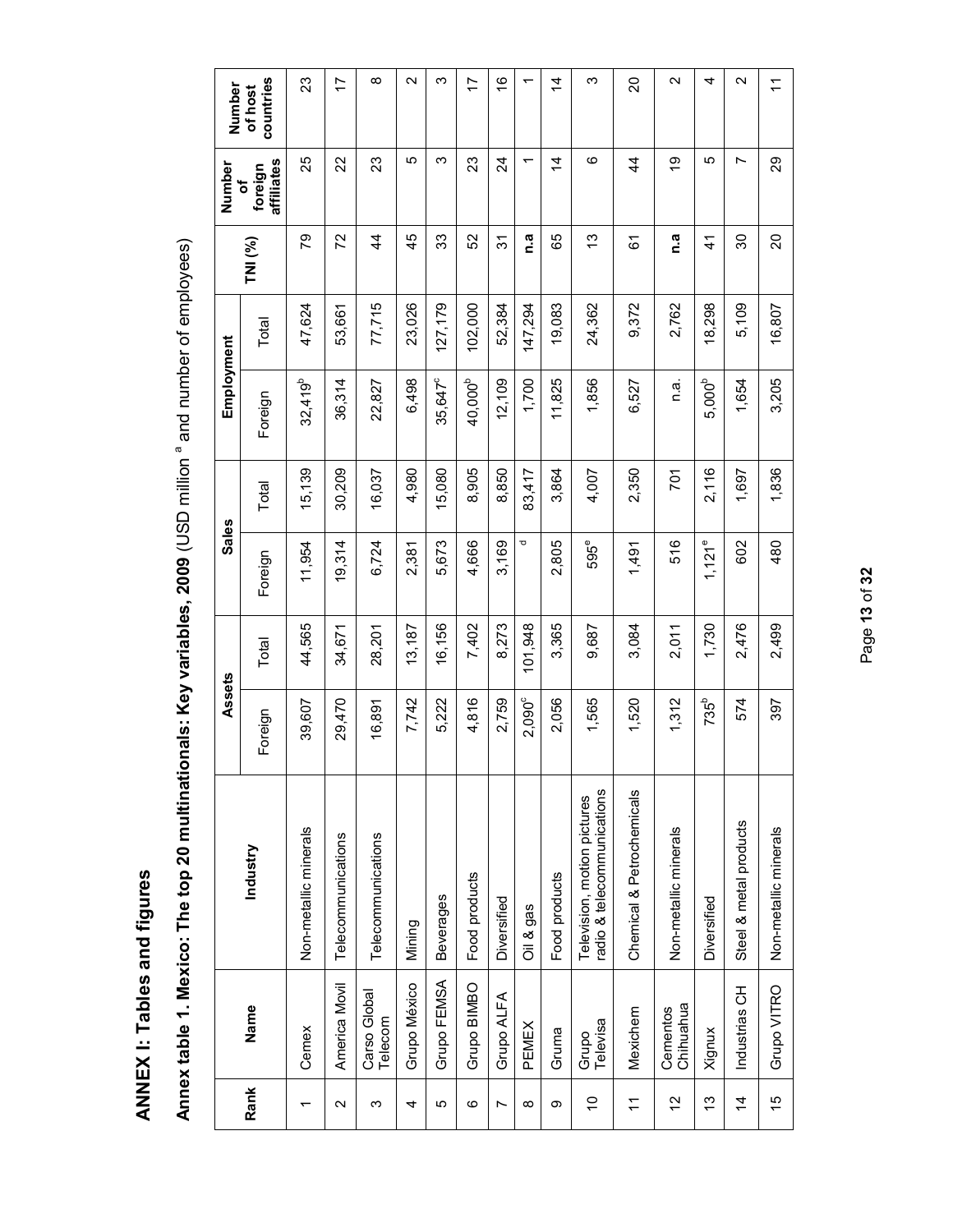| $\frac{6}{1}$  | Grupo<br>ELEKTRA       | Retail trade                           | 246 <sup>f</sup> | 9,125   | 427    | 3,277   | 6,583     | 37,498  | 5      |                 |     |
|----------------|------------------------|----------------------------------------|------------------|---------|--------|---------|-----------|---------|--------|-----------------|-----|
| 17             | San Luis<br>Corp.      | Automobile parts                       | 122              | 546     | 171    | 418     | 1,180     | 3,220   | 33     | 4               | 2   |
| $\frac{8}{10}$ | Interceramic           | Non-metallic minerals                  | 8                | 367     | 157    | 427     | 622       | 3,886   | 26     | 4               | ო   |
| 19   Accel     |                        | Food products                          | 67               | 186     | 179    | 217     | $1,313^c$ | 1,787   | 89     | $\mathbf{\sim}$ |     |
| ລູ             | Corporación<br>Durango | Paper & paper products                 | X6               | 1,149   | ႙ၟ     | 787     | 205       | 7,400   | 5      | 4               |     |
|                |                        | Total (average for the TNI percentage) | 117,385          | 290,628 | 62,517 | 204,314 | 227,484   | 780,467 | ण<br>न | 271             | 157 |

*Source*: IIEc-VCC survey of Mexican multinationals and company reports and websites. Source: IIEc-VCC survey of Mexican multinationals and company reports and websites. a The exchange rate used is the IMF rate of December 31, 2009: USD 1= Pesos 13.0659.<br><sup>b</sup> Minimum estimated.

° Includes 50% of its associate, Deer Park Refining Ltd., which is a 50~50 joint venture with Shell Oil Co.<br><sup>9</sup> The foreign sales of Pernex's subsidiary, Deer Park Refining Ltd. (Texas), a 50~50 joint venture with Shell Oi

e Exports included.

f Includes 44% of its foreign assets. Remaining 56% are financial assets and therefore not included.

° The exchange rate used is the IMF rate of December 31, 2009: USD 1= Pesos 13.0659.<br>° Minimum estimated.<br>° The foreign sales of Permex's subsidiary. Deer Park Refining Ltd, which is a 50∼50 joint venture with Shell Oli <sup>9</sup>TNI average of 18 firms, excluding PEMEX and Cementos Chihuahua. The TNI is calculated as the average of the following three ratios: foreign assets to total assets, foreign sales to total sales, and foreign employment to total employment. It is expressed as a percentage (i.e., '41' rather than '0.41').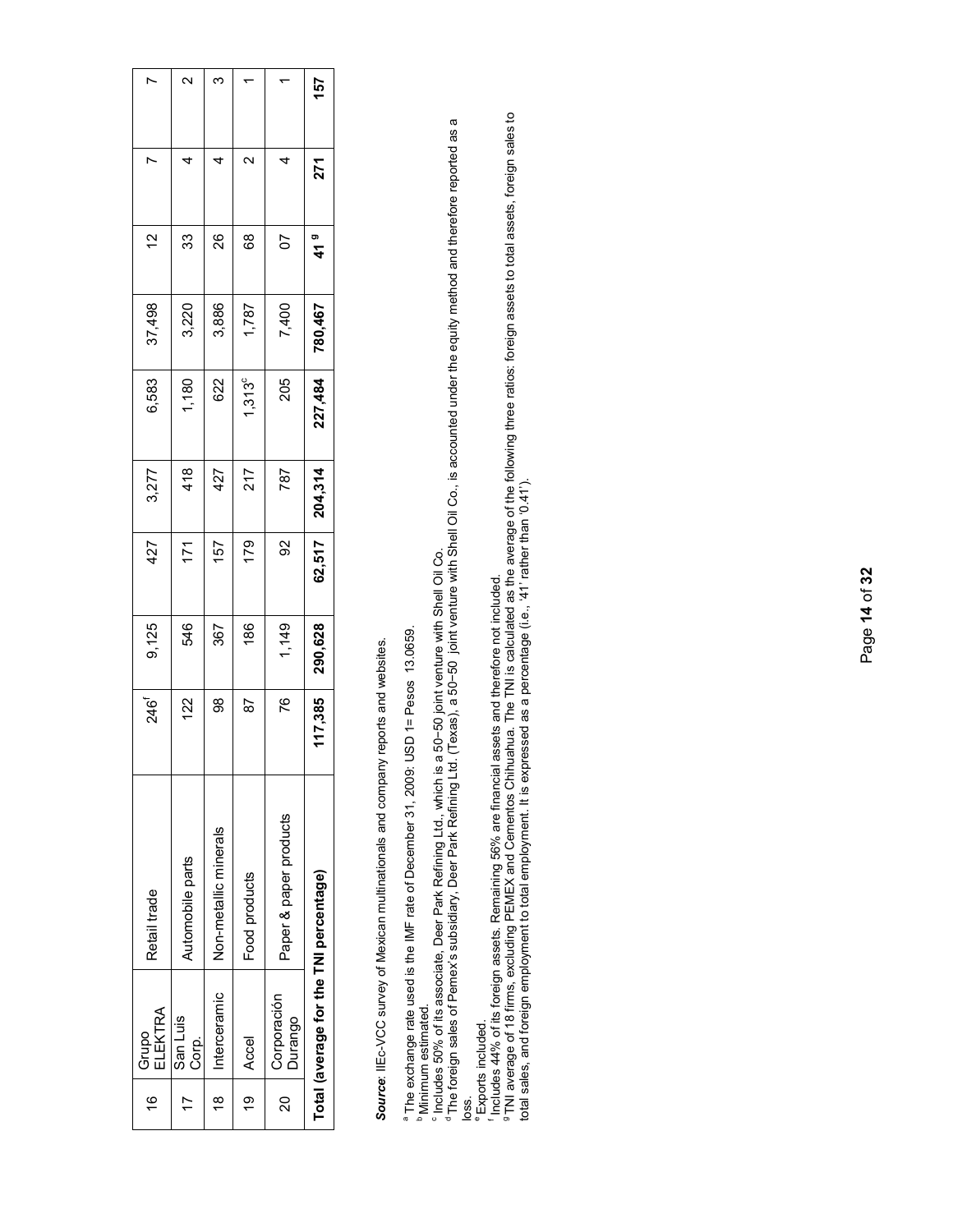| Company               | Middle East &<br>North Africa | Sub-Saharan<br><b>Africa</b> | East Asia<br>Pacific<br>& the | South<br>Asia | Developed<br>Asia Pacific | <b>Central Asia</b><br>Eastern<br>Europe & | Other<br>Europe | Latin America<br>Caribbean<br>& the | North<br>America |
|-----------------------|-------------------------------|------------------------------|-------------------------------|---------------|---------------------------|--------------------------------------------|-----------------|-------------------------------------|------------------|
| Cemex                 | $\frac{2}{1}$                 |                              | $\frac{6}{1}$                 |               |                           | 20                                         | $^{8}$          | $\Omega$                            | 4                |
| America Movil         |                               |                              |                               |               |                           |                                            |                 | 95                                  | 5                |
| Carso Global Telecom  |                               |                              |                               |               |                           |                                            |                 | 96                                  | 4                |
| Grupo México          |                               |                              |                               |               |                           |                                            |                 | $\frac{4}{3}$                       | င္စ              |
| Grupo FEMSA           |                               |                              |                               |               |                           |                                            |                 | 100                                 |                  |
| Grupo Bimbo           |                               |                              | တ                             |               |                           |                                            | 17              | $\frac{8}{4}$                       | 26               |
| Grupo Alfa            |                               |                              | 4                             |               |                           | 17                                         | 29              | 29                                  | 24               |
| PEMEX                 |                               |                              |                               |               |                           |                                            |                 |                                     | $\frac{0}{1}$    |
| Gruma                 |                               |                              | 4                             |               | Ľ                         |                                            | $\overline{2}$  | င္ၿ                                 | Ľ                |
| Grupo Televisa        |                               |                              |                               |               |                           |                                            | 17              | င္ပ                                 | 33               |
| Mexichem              |                               |                              | N                             |               | $\sim$                    |                                            | Ľ               | 80                                  | თ                |
| Cementos de Chihuahua |                               |                              |                               |               |                           |                                            |                 | 5                                   | 95               |
| Xignux                |                               |                              |                               | 20            |                           |                                            |                 | $\overline{4}$                      | $\overline{6}$   |
| Industrias CH         |                               |                              |                               |               |                           |                                            |                 |                                     | 100              |
| Grupo Vitro           |                               |                              |                               |               |                           |                                            | $\frac{4}{4}$   | $\overline{24}$                     | 82               |
| Grupo ELEKTRA         |                               |                              |                               |               |                           |                                            |                 | 100                                 |                  |
| San Luis Corp.        |                               |                              |                               |               |                           |                                            |                 | 50                                  | င္တ              |
| Interceramic          |                               |                              |                               |               |                           |                                            |                 | ნ0                                  | 50               |
| Accel                 |                               |                              |                               |               |                           |                                            |                 |                                     | 100              |
| Corporación Durango   |                               |                              |                               |               |                           |                                            |                 |                                     | 100              |

Annex table 2. Mexico: The top 20 multinationals: Regionality Index 2009 **Annex table 2. Mexico: The top 20 multinationals: Regionality Index 2009** 

*Source*: IIEc-VCC survey of Mexican multinationals and company reports and websites.

Source: IIEc-VCC survey of Mexican multinationals and company reports and websites.<br><sup>a</sup> The regionality index is calculated by dividing the number of a firm's foreign affiliates in a particular region of the world by its t a The regionality index is calculated by dividing the number of a firm's foreign affiliates in a particular region of the world by its total number of foreign affiliates and multiplying the result by 100.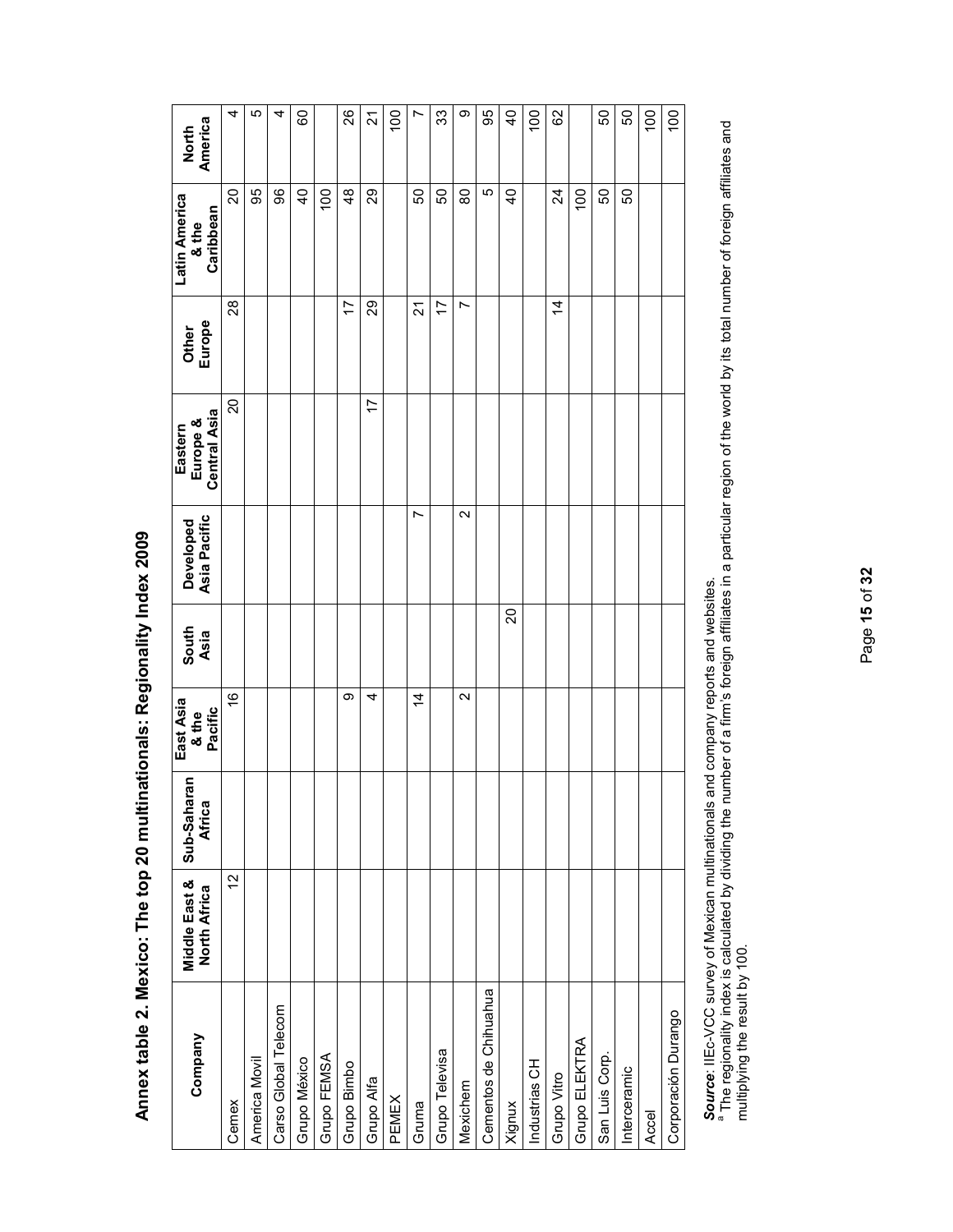## **Annex table 3. Mexico: The top 20 multinationals: Stock exchange listings, 2009**

| Company                        | <b>Domestic</b>           | Foreign                                                                                                       |
|--------------------------------|---------------------------|---------------------------------------------------------------------------------------------------------------|
| Cemex                          | Bolsa Mexicana de Valores | New York Stock Exchange                                                                                       |
| <b>America Movil</b>           | Bolsa Mexicana de Valores | Mercado de Valores<br>Latinoamericanos (Latibex) de la<br>Bolsa de Madrid, España;<br>New York Stock Exchange |
| <b>Carso Global</b><br>Telecom | Bolsa Mexicana de Valores | New York Stock Exchange                                                                                       |
| Grupo México                   | Bolsa Mexicana de Valores |                                                                                                               |
| <b>Grupo FEMSA</b>             | Bolsa Mexicana de Valores | New York Stock Exchange                                                                                       |
| Grupo Bimbo                    | Bolsa Mexicana de Valores |                                                                                                               |
| Grupo Alfa                     | Bolsa Mexicana de Valores | Mercado de Valores<br>Latinoamericanos (Latibex) de la<br>Bolsa de Madrid, España                             |
| Gruma                          | Bolsa Mexicana de Valores | New York Stock Exchange                                                                                       |
| Grupo Televisa                 | Bolsa Mexicana de Valores | New York Stock Exchange                                                                                       |
| Mexichem                       | Bolsa Mexicana de Valores |                                                                                                               |
| Cementos de<br>Chihuahua       | Bolsa Mexicana de Valores |                                                                                                               |
| <b>Industrias CH</b>           | Bolsa Mexicana de Valores | American Stock Exchange                                                                                       |
| Vitro                          | Bolsa Mexicana de Valores |                                                                                                               |
| <b>Grupo ELEKTRA</b>           | Bolsa Mexicana de Valores | Mercado de Valores<br>Latinoamericanos (Latibex) de la<br>Bolsa de Madrid, España                             |
| San Luis Corp.                 | Bolsa Mexicana de Valores |                                                                                                               |
| Interceramic                   | Bolsa Mexicana de Valores |                                                                                                               |
| Accel                          | Bolsa Mexicana de Valores |                                                                                                               |
| Corporación<br>Durango         | Bolsa Mexicana de Valores |                                                                                                               |

**Source: IIEc-VCC survey of Mexican multinationals and company reports and Websites.**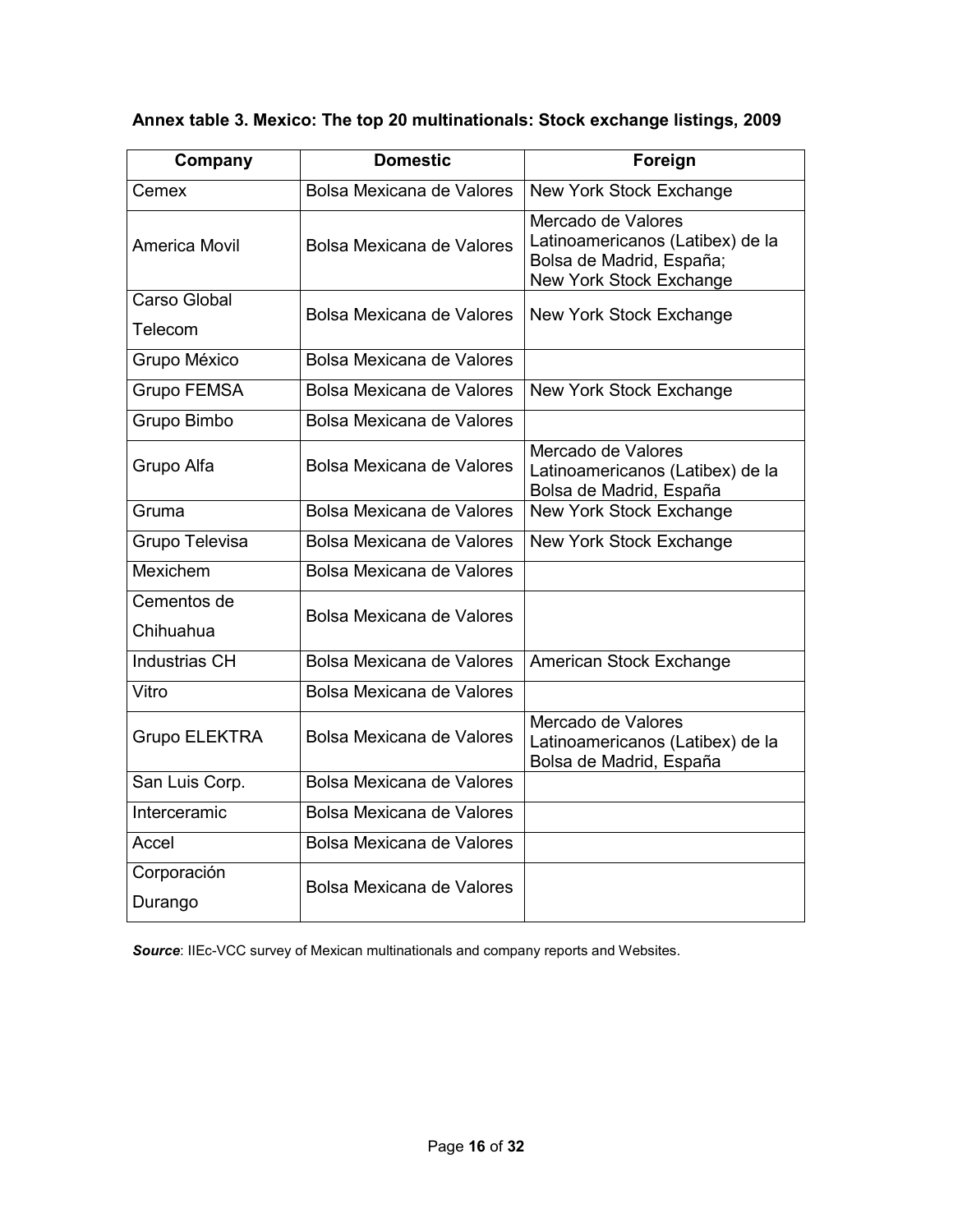|         |                      |                                          |                       |                   | % of               |                         |
|---------|----------------------|------------------------------------------|-----------------------|-------------------|--------------------|-------------------------|
| Date    | Acquirer's name      | Target company                           | Target industry       | country<br>Target | acquired<br>shares | transaction<br>Value of |
| 07/2007 | I CEMEX              | ပ္ပိ<br>Rinker                           | Non-metallic minerals | Australia         | 100                | 14.285                  |
| 03/2008 | America Movil        | Estesa Holding Co.                       | Telecommunications    | Nicaragua         | $\frac{8}{1}$      | 4,300                   |
| 01/2009 | Grupo Bimbo          | Weston Foods Inc.                        | Food                  | JSA               | $\frac{8}{1}$      | 2,500                   |
| 06/2009 | Grupo México         | 8<br>ASAR                                | Mining                | JSA               | 100                | 2,200                   |
| 03/2007 | America Movil        | Telpri                                   | Telecommunications    | Puerto Rico       | SO                 | 1,890                   |
| 04/2007 | <b>Mexichem</b>      | uímica Colombiana<br>Petroq <sup>®</sup> | Petrochemicals        | Colombia          | $\frac{0}{1}$      | 736                     |
| 03/2007 | <b>ALFA</b>          | Teksid Aluminum                          | Auto parts            | USA               | SO                 | 485                     |
| 03/2007 | Carso Global Telecom | Compañía de TV Cable                     | Telecommunications    | Peru              | $\frac{0}{1}$      | 393                     |
| 06/2008 | FEMSA                | Refrigerantes Minas Gerais Ltda.         | <b>Beverages</b>      | Brazil            | 100                | 364                     |
| 03/2007 | I ALFA               | Aluminum<br>Hydro                        | Auto parts            | Norway            | $\overline{0}$     | 298                     |
| Total   |                      |                                          |                       |                   |                    | 27,451                  |

Annex table 4. Mexico: The top 10 outward M&A transactions, 2007-2009 (USD million) **Annex table 4. Mexico: The top 10 outward M&A transactions, 2007-2009** (USD million)

Sources: Consolidated company reports and websites. *Sources*: Consolidated company reports and websites.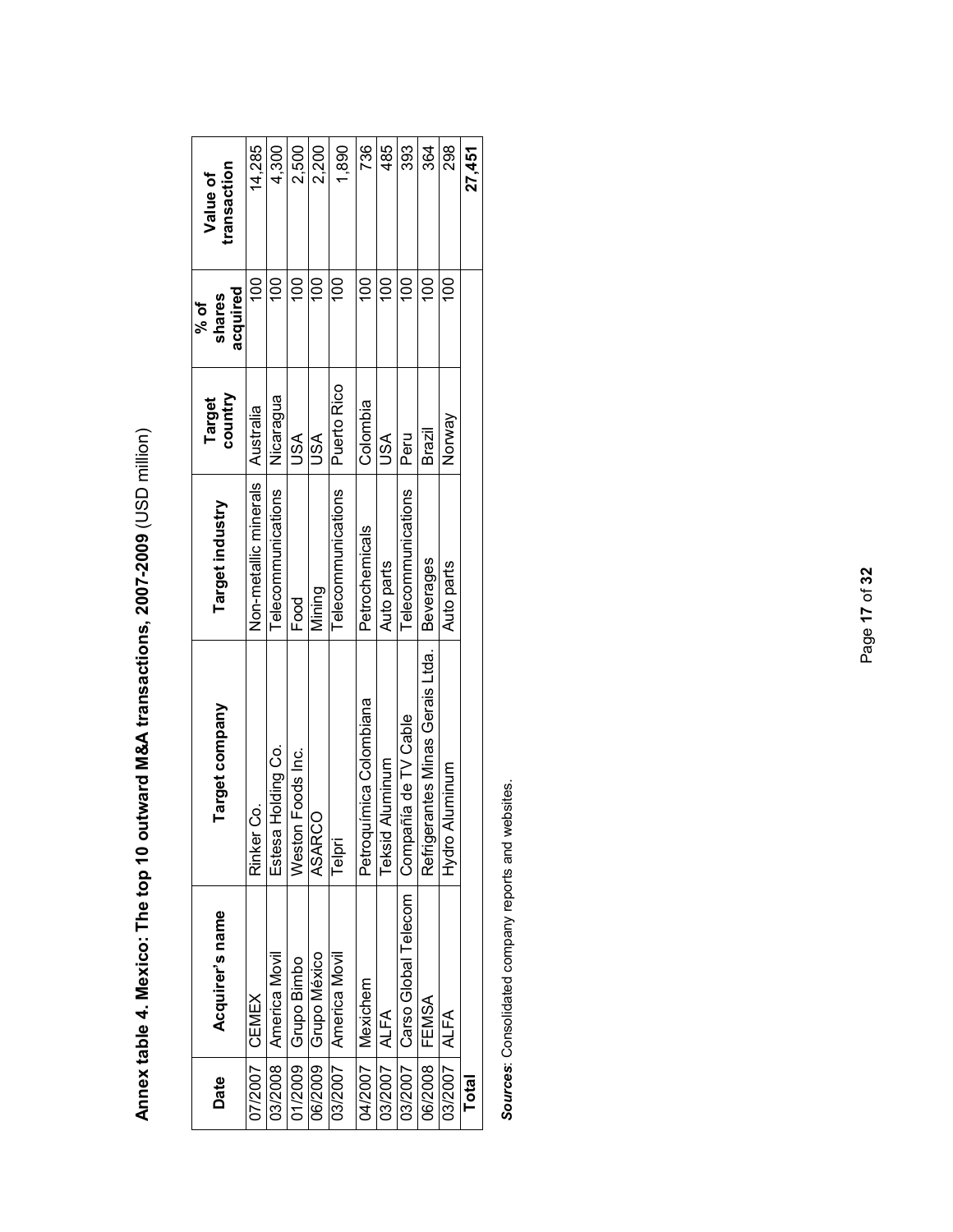| $\overline{a}$ |
|----------------|
| $\frac{1}{2}$  |
| $\frac{1}{2}$  |
|                |
|                |
|                |
|                |
|                |
|                |
|                |

| Date    | Acquirer's name      | Target company                    | Target industry            | Target country | % of shares<br>acquired | transaction<br>Value of         |
|---------|----------------------|-----------------------------------|----------------------------|----------------|-------------------------|---------------------------------|
| 01/2009 | Grupo Bimbo          | Weston Foods Inc.                 | Food                       | USA            | $\overline{00}$         | 2,500                           |
| 06/2009 | Grupo México         | ASARCO                            | Mining                     | USA            | 100                     | 2,200                           |
| 05/2009 | Xignux               | Transformers Ltd.<br>Indo-Tech    | Equipment and<br>machinery | India          | $20^a$                  | 102                             |
| 04/2009 | Carso Global Telecom | Eidon Software                    | Software                   | USA            | 5                       | $\overset{\infty}{\rightarrow}$ |
| 01/2009 | Mexichem             | DVG Industria e<br>comercio       | Petrochemicals             | Brazil         | 30 <sup>b</sup>         | $\frac{8}{1}$                   |
| 01/2009 | Grupo Bimbo          | Beijing Food Co.                  | Food                       | China          | 100                     | $\overline{4}$                  |
| 01/2009 | Mexichem             | Geo Andina                        | Petrochemicals             | Colombia       | 50 <sup>b</sup>         | 13                              |
| 04/2009 | Carso Global Telecom | Yellow Pages USA<br>$\frac{1}{2}$ | Information Services       | <b>NSN</b>     | 20 <sup>b</sup>         | ∞                               |
| Total   |                      |                                   |                            |                |                         | 4,873                           |

Source: Consolidated company reports and websites. *Source*: Consolidated company reports and websites.

 $^{\circ}$  This increased the acquirer's stake in the target firm to 75%.<br><sup>b</sup> This increased the acquirer's stake in the target firm to 100%.  $^{\rm a}$  This increased the acquirer's stake in the target firm to 75%.  $^{\rm b}$  This increased the acquirer's stake in the target firm to 100%.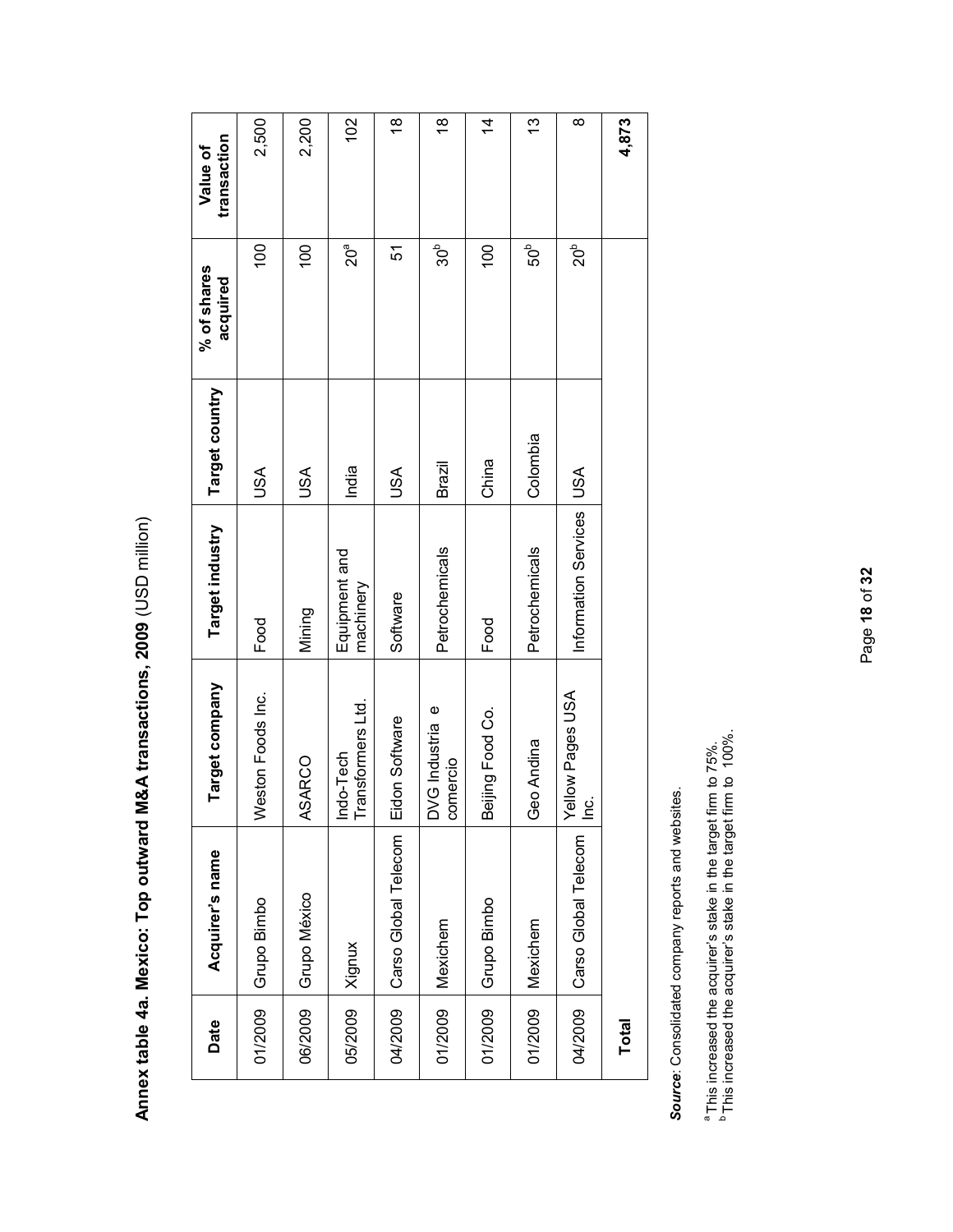Annex table 4b. Mexico: Top outward divestments, 2009 (USD million) **Annex table 4b. Mexico: Top outward divestments, 2009** (USD million)

| Australia Pty Ltd.<br>o Brasil Ltd<br>vazaki D.<br>CEMEX<br>Monaca | Company sold                     | Non-metallic minerals Holcim Group<br>Industry<br>Auto parts<br>Auto parts<br>Food | Yasaki Corp.<br>Yasaki Corp.<br>Buyer<br>ā | Buyer's country<br>Australia<br>Venezuela<br>Brazil<br>Argentina | 245 <sup>b</sup><br>1,770<br>84<br>transaction<br>Value of |
|--------------------------------------------------------------------|----------------------------------|------------------------------------------------------------------------------------|--------------------------------------------|------------------------------------------------------------------|------------------------------------------------------------|
|                                                                    |                                  |                                                                                    |                                            |                                                                  | 2,079                                                      |
|                                                                    | <b>Ingentina SRL</b><br>Yazaki A |                                                                                    |                                            |                                                                  |                                                            |

Sources: Consolidated company reports and websites. *Sources*: Consolidated company reports and websites.

 $^a$  Expropriated by the government of Venezuela.<br> $^b$  Estimated value. a Expropriated by the government of Venezuela.<br><sup>b</sup> Estimated value.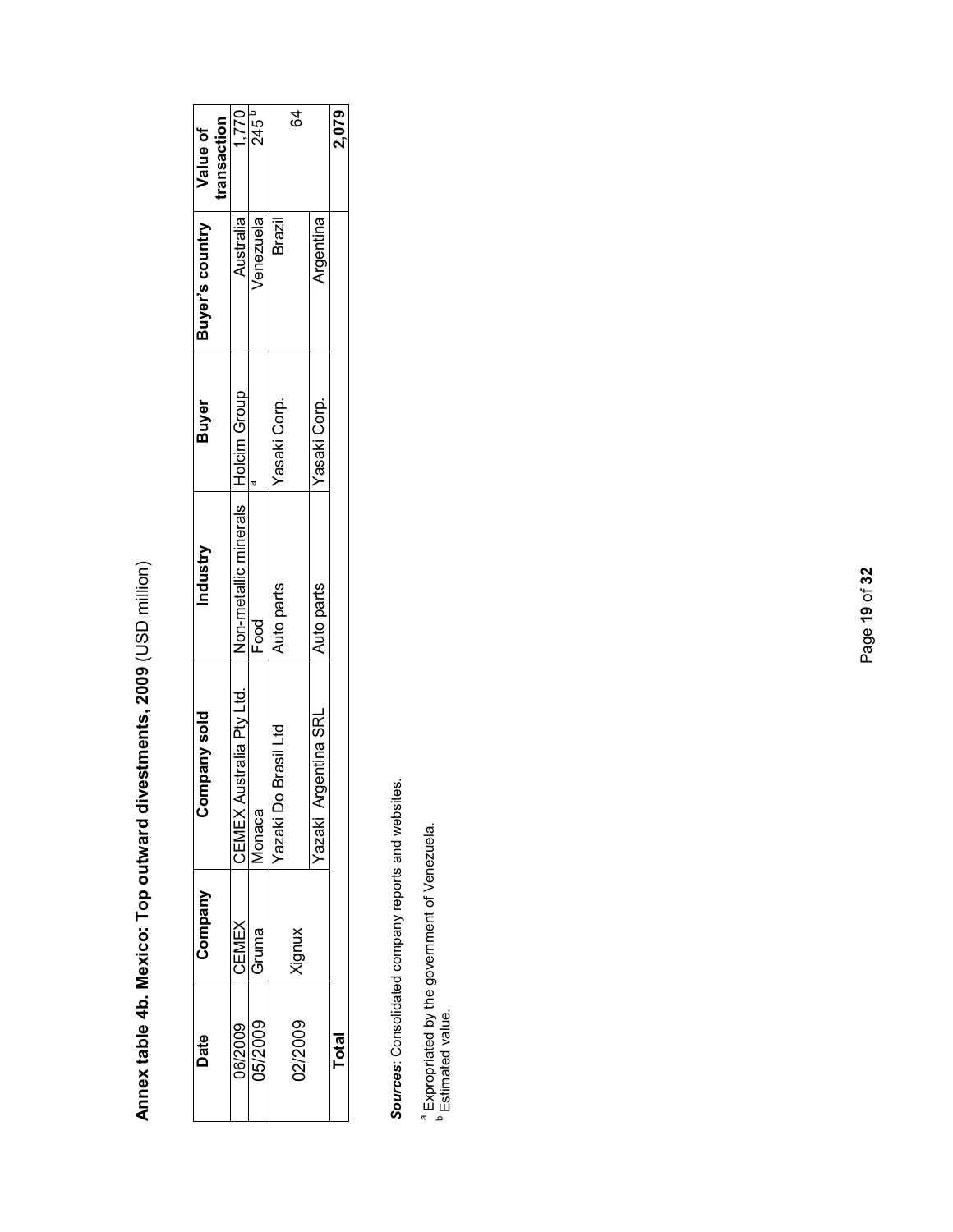| <b>Date</b> | Company                            | <b>Destination</b>   | <b>Industry</b>                                        | Value of<br>transaction |
|-------------|------------------------------------|----------------------|--------------------------------------------------------|-------------------------|
| $Jun-09$    | Grupo Mexico                       | Peru                 | Metals                                                 | 600.00                  |
| $Feb-09$    | Cemex                              | Poland               | <b>Building &amp; Construction</b><br><b>Materials</b> | 514.07                  |
| Sep-07      | Cemex                              | <b>United States</b> | <b>Building &amp; Construction</b><br><b>Materials</b> | 400.00                  |
| Mar-08      | America Movil                      | Argentina            | Communications                                         | 273.00                  |
| $Oct-07$    | Cemex                              | Panama               | <b>Building &amp; Construction</b><br><b>Materials</b> | 270.00                  |
| Feb-07      | Cemex                              | Poland               | <b>Building &amp; Construction</b><br><b>Materials</b> | 260.30                  |
| Mar-07      | Control Administrativo<br>Mexicano | <b>United States</b> | <b>Building &amp; Construction</b><br><b>Materials</b> | 200.00                  |
| Sep-09      | Gruma                              | Australia            | Food & Tobacco                                         | $168.10^{a}$            |
| Mar-07      | Gorditas Doña Tota                 | <b>United States</b> | Leisure & Entertainment                                | $160.50^a$              |
| Feb-07      | America Movil                      | <b>Honduras</b>      | Communications                                         | 150.00                  |
| Total       |                                    |                      |                                                        | 2,995.97                |

**Annex table 5. Mexico: Top 10 outward greenfield transactions, announced, 2007- 2009** (USD million)

*Source*: Adapted from fDi Intelligence, a service from the Financial Times Ltd.

<sup>a</sup> This is an estimated amount.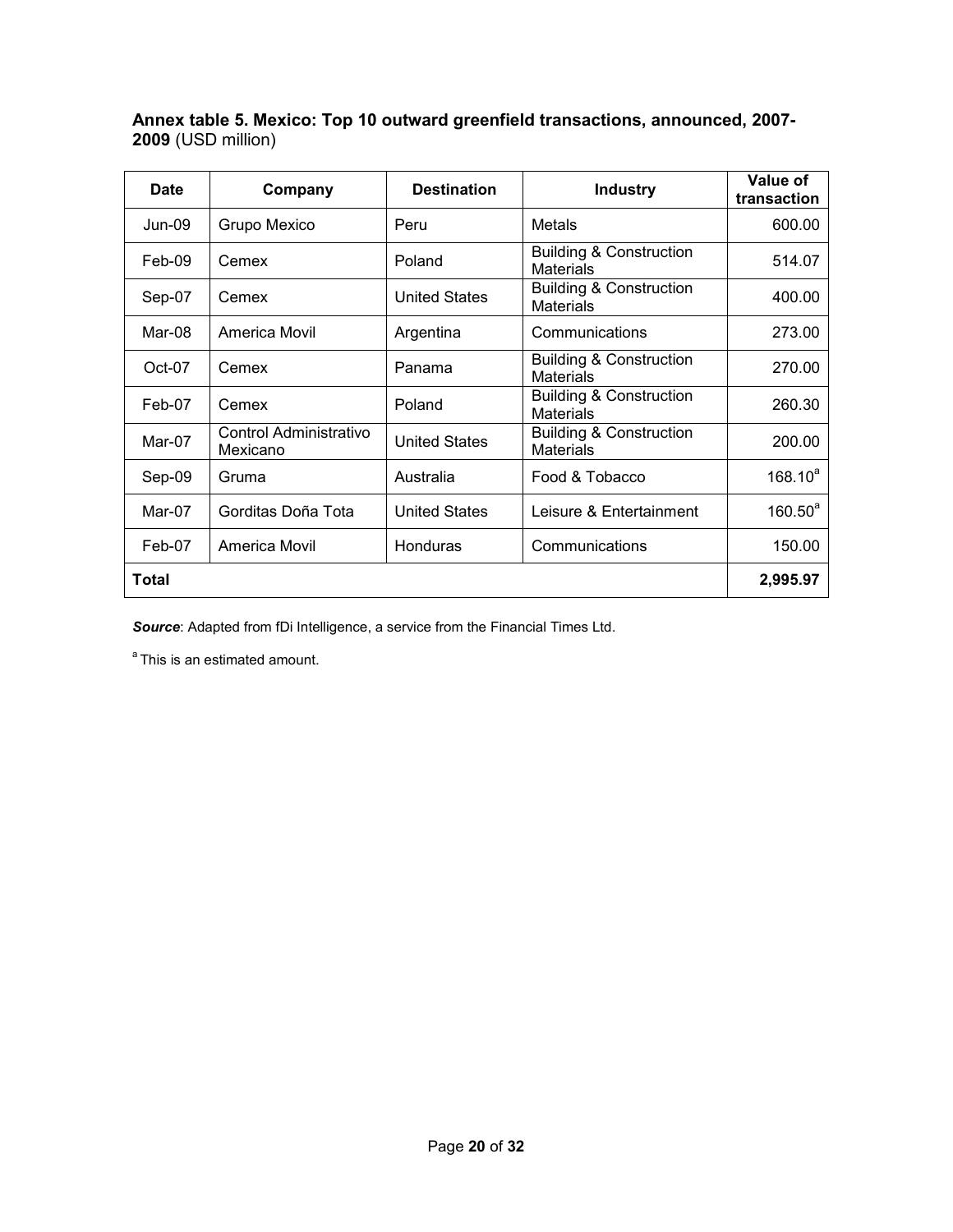



| <b>Industry</b>                         | Foreign assets<br>(USD million) | Number of<br>companies | <b>Companies</b>                                     |
|-----------------------------------------|---------------------------------|------------------------|------------------------------------------------------|
| <b>Telecommunications</b>               | 46,361                          | 2                      | America Movil,<br>Carso Global Telecom               |
| Non-metallic minerals                   | 41,414                          | 4                      | CEMEX, Cementos de Chihuahua,<br>interceramic, VITRO |
| Mining                                  | 7,742                           | 1                      | Grupo Mexico                                         |
| Foods                                   | 6,959                           | 3                      | Gruma, Bimbo, Accel                                  |
| <b>Beverages</b>                        | 5,222                           | 1                      | Grupo Femsa                                          |
| Diversified                             | 3,494                           | 2                      | Grupo ALFA, Xignux                                   |
| Oil & gas                               | 2,090                           | 1                      | <b>PEMEX</b>                                         |
| Television, motion,<br>pictures & radio | 1,565                           | 1                      | Grupo Televisa                                       |
| Chemicals &<br>petrochemicals           | 1,520                           | 1                      | Mexichem                                             |
| Steel & metal products                  | 574                             | 1                      | Industrias CH                                        |
| Retail trade                            | 246                             | 1                      | Grupo Elektra                                        |
| Automobile parts                        | 122                             | 1                      | San Luis Corp                                        |
| Paper & paper<br>products               | 76                              | 1                      | Corporación Durango                                  |
| Total                                   | 117,385                         | 20                     |                                                      |

*Source*: IIEc-VCC survey of Mexican multinationals and consolidated company reports and websites.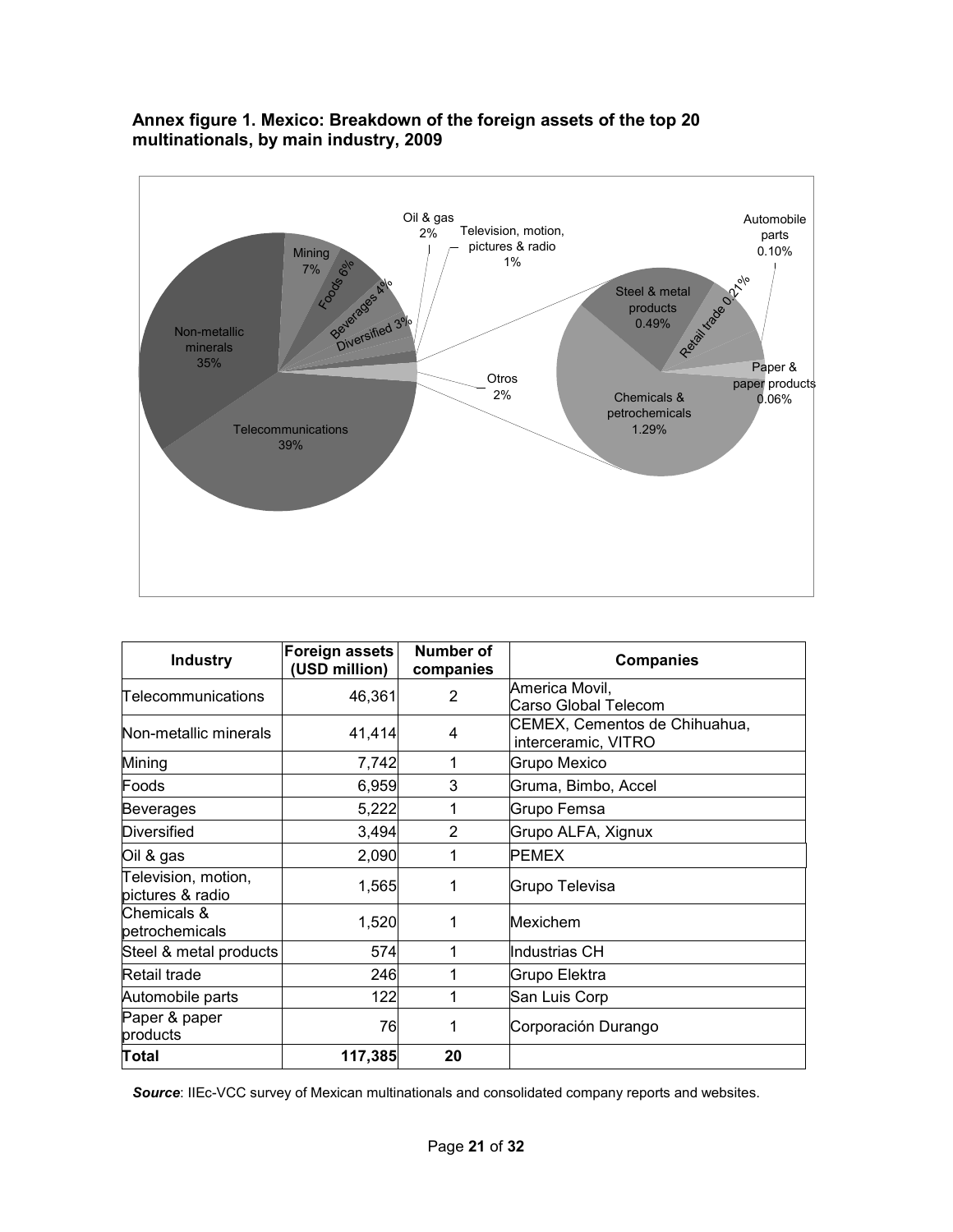Annex figure 2. Mexico: Foreign affiliates of the top 20 multinationals, by region, 2009<sup>ª</sup> **Annex figure 2. Mexico: Foreign affiliates of the top 20 multinationals, by region, 2009a**



*Source*: IIEc-VCC survey of Mexican multinationals and consolidated company reports and websites. Source: IIEc-VCC survey of Mexican multinationals and consolidated company reports and websites.

a The total number of affiliates is 271. <sup>a</sup> The total number of affiliates is 271.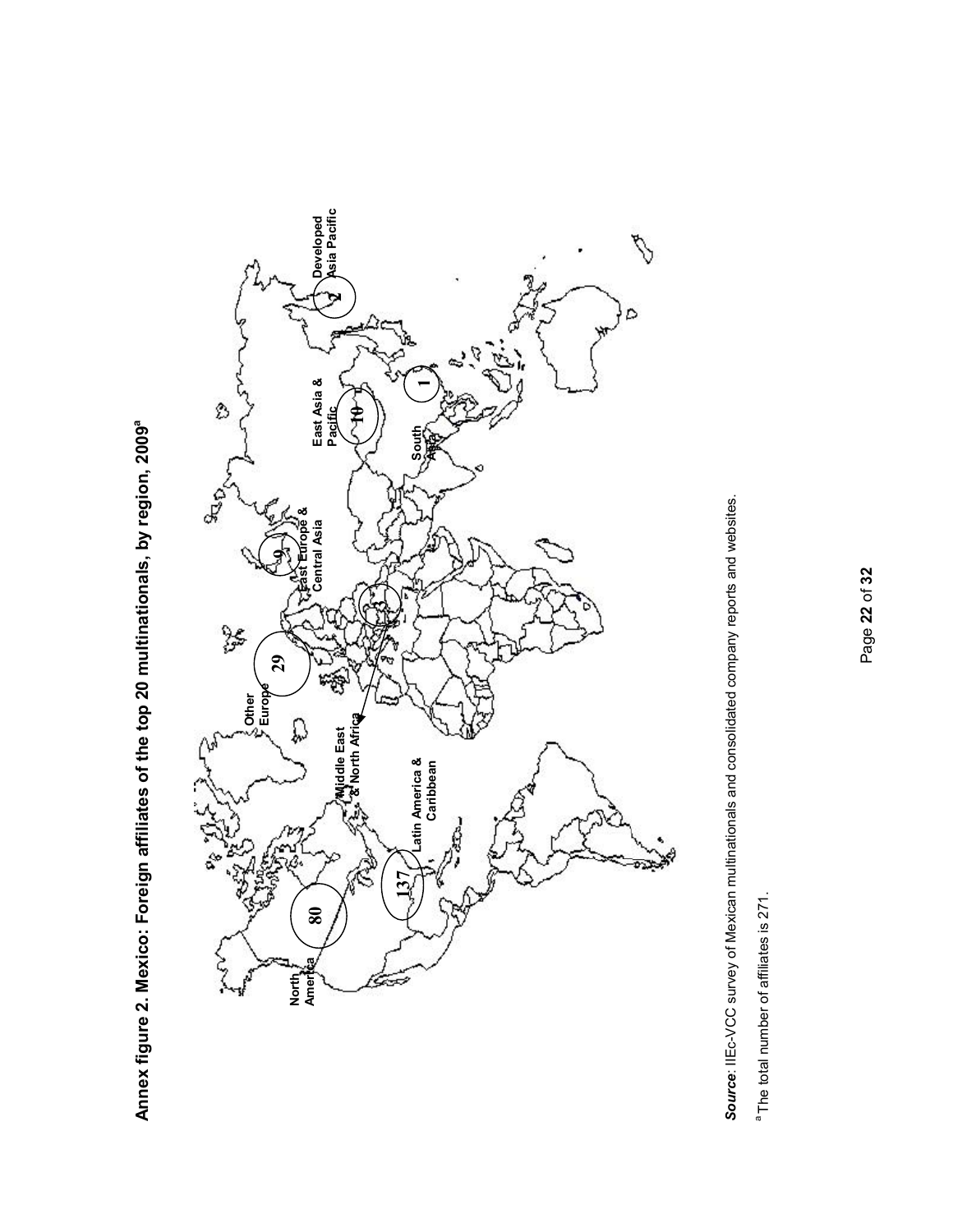**Annex figure 3. Mexico: Head office locations of the top 20 multinationals, 2009**  Annex figure 3. Mexico: Head office locations of the top 20 multinationals, 2009



Source: IIEc-VCC survey of Mexican multinational and consolidated company reports and websites. *Source*: IIEc-VCC survey of Mexican multinational and consolidated company reports and websites.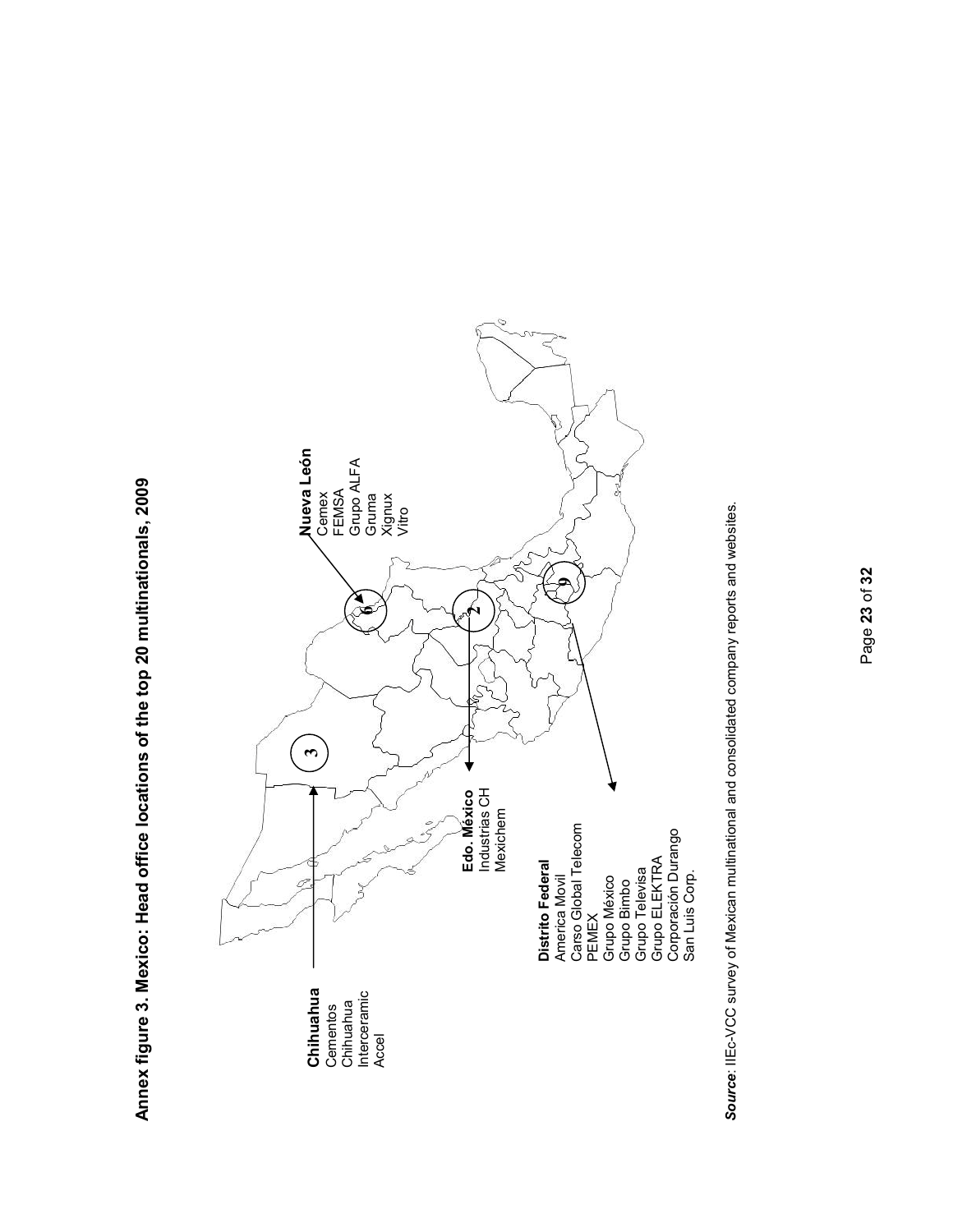

**Annex figure 4. Mexico: Inward and Outward FDI flows, 1980-2009** (USD million)

*Source*: UNCTAD, FDI STAT On-line database (Geneva: United Nations Conference on Trade and Development), [http://stats.unctad.org/FDI/TableViewer/tableView.aspx?ReportId=4031,](http://stats.unctad.org/FDI/TableViewer/tableView.aspx?ReportId=4031)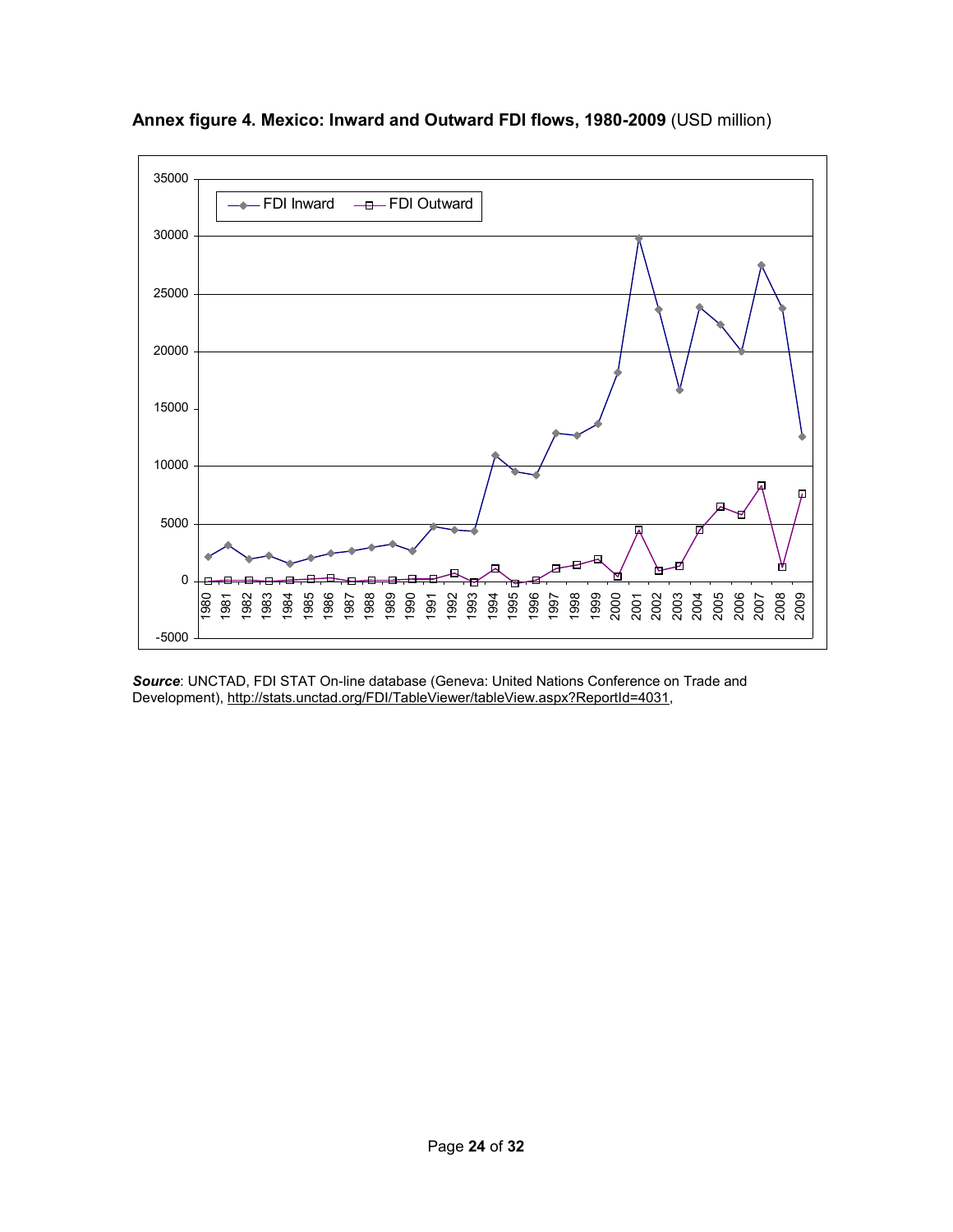

**Annex figure 5. Mexico: Inward and Outward FDI stock, 1980-2009** (USD million)

*Source*: UNCTAD, FDI STAT On-line database (Geneva: United Nations Conference on Trade and Development), [http://stats.unctad.org/FDI/TableViewer/tableView.aspx?ReportId=4031,](http://stats.unctad.org/FDI/TableViewer/tableView.aspx?ReportId=4031)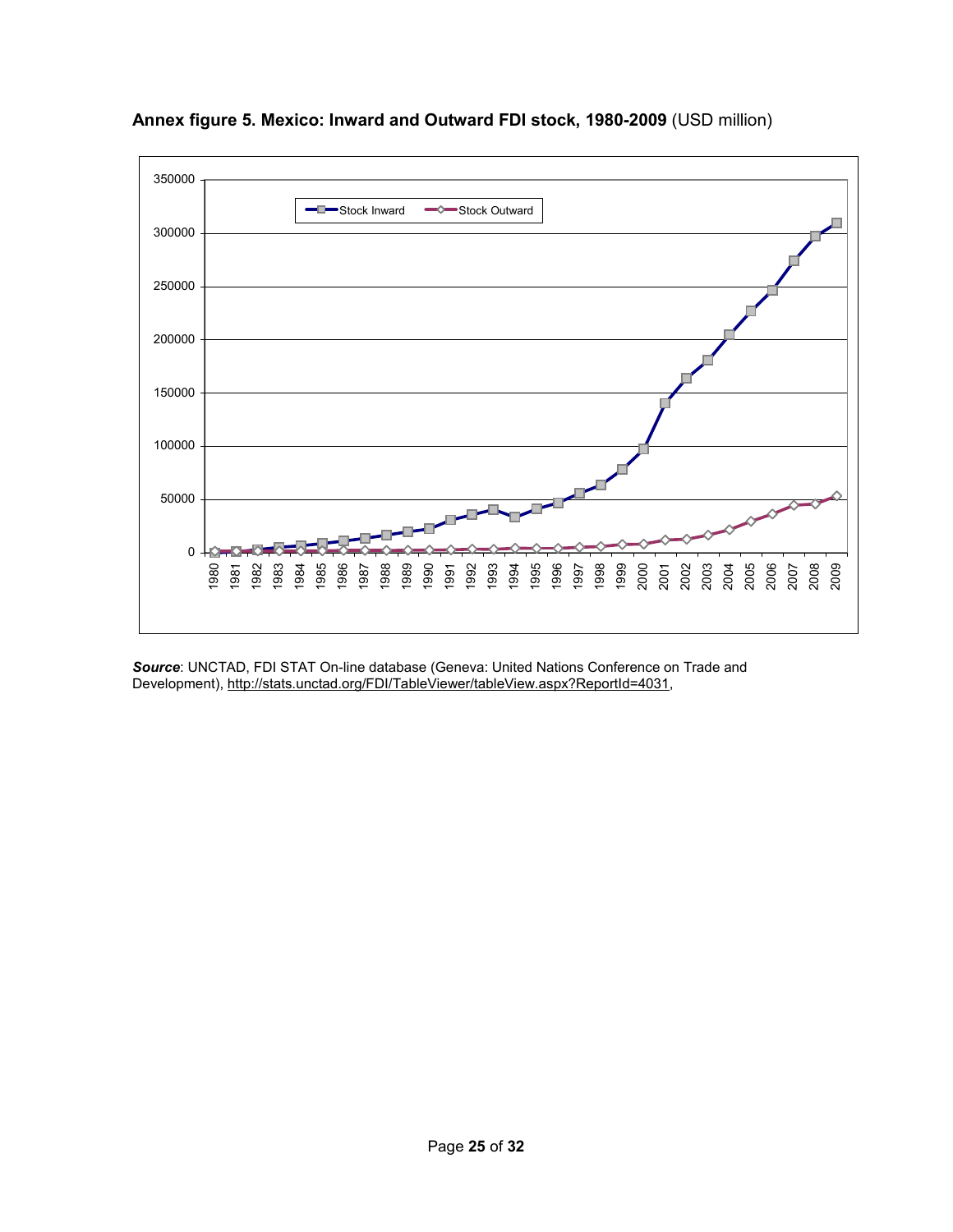## **Annex II. Brief company profiles** (in the order of the ranking)

## **CEMEX<sup>18</sup>**

Founded in 1906 under the name Cementos Mexicanos, CEMEX is a producer of building materials: cement, ready-mix concrete and related products like crushed stone and gravel. It is today the world's third largest cement company<sup>19</sup> and is listed on the Bolsa Mexicana de Valores (BMV), the Mexican stock exchange, as well as on the New York Stock Exchange (NYSE).

Cemex has grown through mergers and acquisitions, both in Mexico and abroad. Among its foreign acquisitions are the Spanish companies Valenciana and Sanson, which it acquired in the early 1990s, followed by a number of acquisitions in the Americas in 1995: Cementos Nacionales in the Dominican Republic, Venceremos in Venezuela, Cementos Bayano in Panama, and Balcones in the United States. It has since expanded to the Philippines, Thailand and Egypt, among other countries.

Lorenzo Zambrano, Chairman of the Board and Chief Executive Officer of CEMEX is currently the North American Deputy Chairman at the Executive Committee of The Trilateral Commission.

The company's main shareholder is the Zambrano family.

## **America Movil S.A de C.V.**

America Movil's main activity is cellular telephones and international telecommunications. It is the largest provider of wireless telecommunication services in Latin America and the third largest cellular phone company in the world. It was created in September 2000 as a spin-off from Telefónos de México (TELMEX),<sup>20</sup> controlled by the businessman Carlos Slim. Most of the international investments remained in America Movil. The following year, the new company's shares were distributed among Telmex shareholders. The company has subsidiaries and joint investments in the telecommunication sector in Mexico, the United States, eight South American countries, and eight Central American and Caribbean countries. By 2005, America Movil had approximately 93.3 million users of wireless telecommunications.

Its main shareholder is Carlos Slim Helú.

## **Carso Global Telecom**

Carso Global Telecom was originally part of Telefónos de México (Telmex), a company under government control that was privatized in 1990.

In 2007, Telmex separated its operations in Latin America to give birth to Carso Global Telecom. In turn, Carso Global Telecom is a shareholder in Telmex Internacional (73.9%), with AT&T as its partner (22.2%).

Its main shareholder is Carlos Slim Helú.

 $\overline{\phantom{a}}$  $18$  All information on this company was obtained from the CEMEX website: www.cemexmexico.com.

 $19$  After the French Lafarge and the Swiss Holcim.

 $20$  Originally state-controlled but privatized in 1990.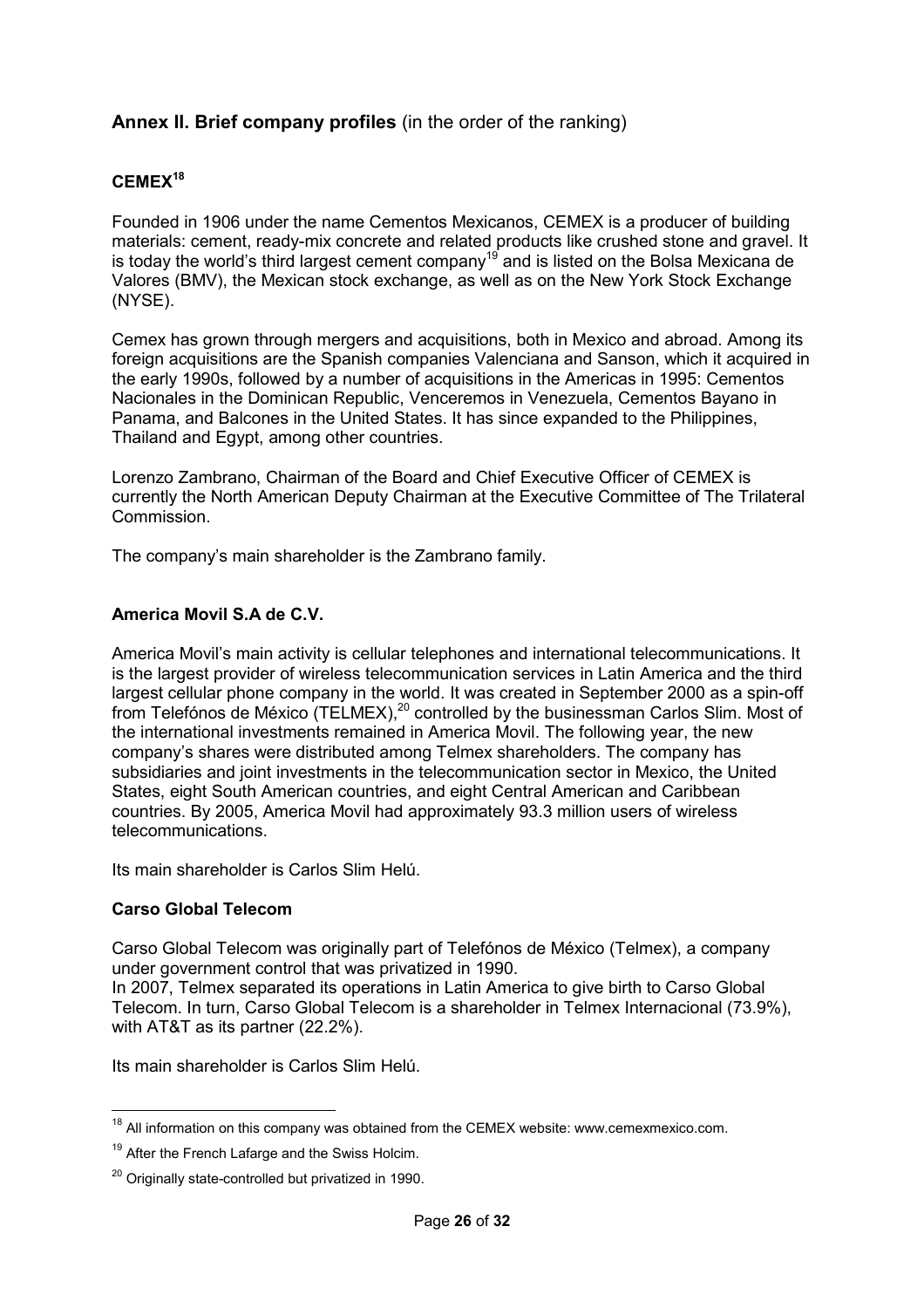## **Grupo México**

This company originated as American Smelting and Refining, which in 1956 established ASARCO Mexicana and in 1978 created the Grupo Industrial Minera México holding company. The subsidiary that encompasses all of the group's mining operations is MEDIMSA. Since 1988, it has participated in public bidding processes, acquiring Minera de Cobre and Minera Cananea from the state. Among the minerals and chemicals that the company produces are copper (more than 50%), molybdenum, silver, zinc, sulfuric acid, gold, and lead.

The company has operations in Mexico and Peru (Southern Copper Corporation). In 1997, its subsidiary Infraestructura y Transportes de México created the company Grupo Ferroviario Mexicano, which acquired, through public bidding, total equity control in Ferrocarril Pacífico-Norte (now Ferrocarril Mexicano).

Grupo México is listed on the BMV and its products trade on the London Metal Exchange and the New York Mercantile Exchange.

## **Grupo FEMSA<sup>21</sup> S.A. de C.V.**

Founded as Cervecería Cuauhtémoc in 1890, the company has been operating as FEMSA since 1980, specializing in the production of beer and soft drinks.

In 1918, FEMSA created a company to promote the educational and economic development of its employees and their families, which led in 1943 to the founding of the Monterrey Technological Institute of Higher Education, one of Mexico's most prestigious institutions in this field. In 1954, it incorporated Cervecería Tecate in Baja California and, in 1978, entered the retail trade business through its Oxxo convenience stores. In 1979, it acquired a Coca-Cola franchise and went on to acquire Coca-Cola in Argentina. In 2003, after acquiring various bottling companies in Central and South America, FEMSA became Coca-Cola's largest bottler in the region. In 1985, it acquired Cervecería Moctezuma, which made it Mexico's second largest brewery and one of the biggest exporters of beer to the United States. In 2009, it sold Cervecería Cuauhtemoc Moctezuma to its competitor Heineken.

FEMSA's main shareholder is the Garza Lagüera family.

## **Grupo Bimbo S.A. de C.V.**

Grupo Bimbo is the world's third largest baking company. Founded in 1945 in Mexico City, it had 12 plants by 1978 and had launched the company Pasteles y Bizcochos (later Productos Marinela). A the same time, the company launched the first production plants for Ricolino candies and chocolates, and Barcel salted snacks, and acquired Controladora y Administradora de Pastelerías, which operates the El Globo pastry shop chain.

In 1990, Grupo Bimbo began its international expansion with the export of its products to the United States and the opening of plants in Argentina, Brazil, Chile, Peru, Uruguay, Venezuela, Austria, the Czech Republic, and recently China. Its sales force tops 40,000 employees who cover more than 20,000 routes and attend to approximately 550,000 points of sale.

 $\overline{a}$ <sup>21</sup> Fomento Económico Mexicano.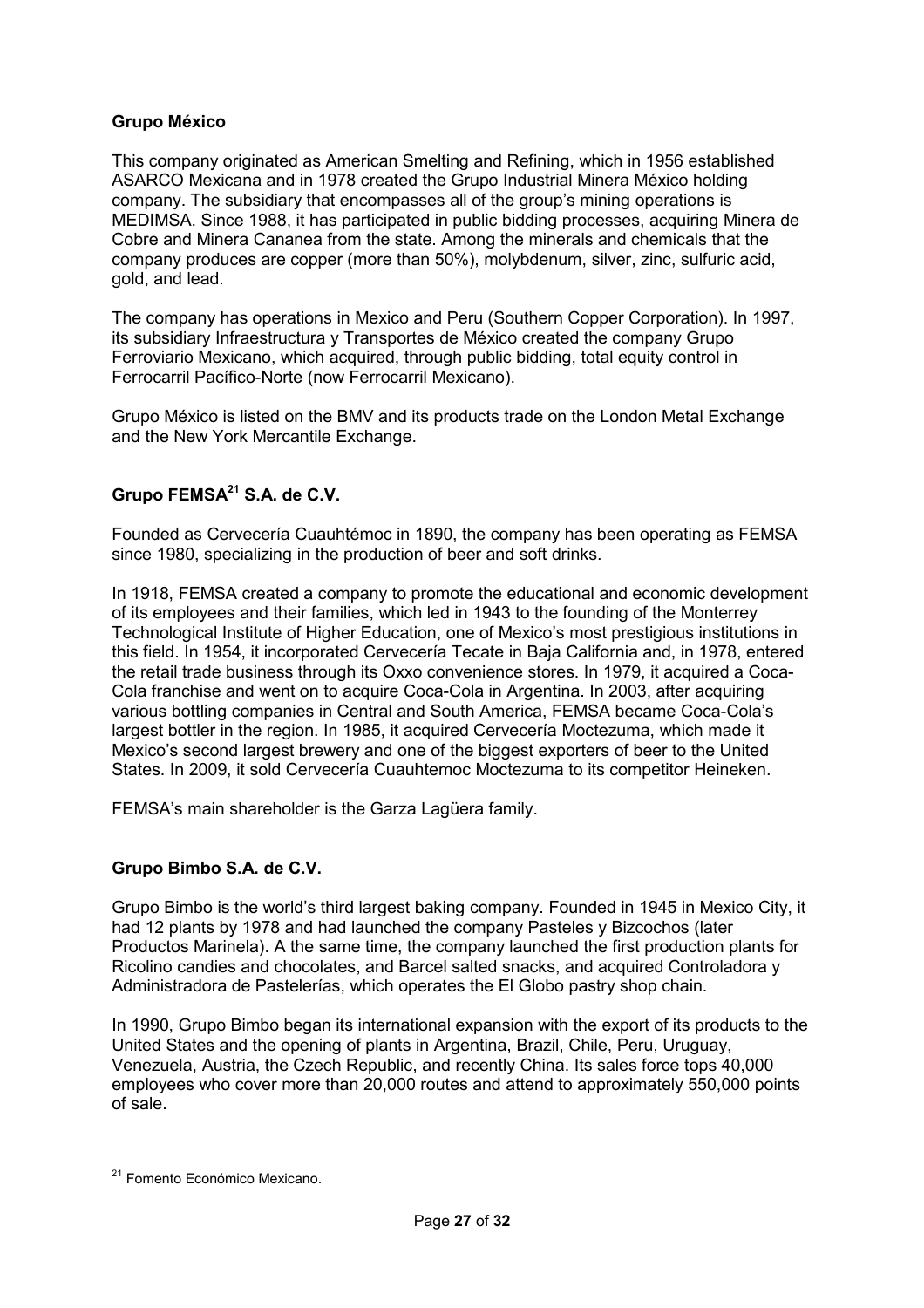Grupo Bimbo's main shareholder is the Servitje family.

## **Grupo Alfa**

Grupo Alfa had its origin in a series of companies founded in the 1940s: Hojalata y Lámina S.A. (steel) and Celulosa y Derivados S.A., Nylon de México S.A. and Fibras Químicas S.A. (chemicals). The group took the name Grupo ALFA 1973. At present, it is comprised of four business divisions: aluminum auto parts, petrochemicals, telecommunications, and food products. It has installations in the United States, Germany, Canada, Costa Rica, El Salvador, the Czech Republic and Slovakia. Its exports are sold in 45 countries worldwide.

The group's operations are conducted through its subsidiaries: Alpek, in petrochemicals; Sigma, in refrigerated food products; Nemak, in aluminum and autoparts; and Onexa, which functions as the shareholder of the Mexican part of the Alestra telephone company. In addition, Alfa owns Terza and Colombin Bel, companies specializing in the production of carpets and polyurethane foam rubber.

Dionisio Garza, Honorary President and Member of the Board of Alfa, is a member of the North American Group of The Trilateral Commission.

Alfa's main shareholder is the Garza Sada family.

## **Petróleos Mexicanos (PEMEX)**

The Mexican oil monopoly, PEMEX, founded in 1938 as a result of the nationalization of the oil industry, is the only state-owned (100%) company in the ranking. It contributes a third of the public treasury's revenue and is one of the main suppliers of crude oil to the United States. (Some 80% of the company's crude oil production goes to the US.)

The company is organized in business divisions focused on exploration, refining, petrochemicals, and international activity. One of its international divisions, PEMEX International Group, is a shareholder in PMI Norteamérica, which in turn is a 50% partner with Shell Oil in the Deer Park refinery in the state of Texas.

Since 2008 PEMEX has seen a decline in production at its gigantic but old Cantarell oil field, where output is now at one million bpd, half the level produced at its peak in 2004.

## **Gruma, S.A. de C.V**

Founded in 1949, GRUMA is the world's largest producer of corn flour and tortillas. It mainly specializes in the production, marketing, distribution, and sale of corn flour, packaged tortillas, and wheat flour. It mostly operates through the following subsidiaries: Gruma Corporation, which produces corn flour and tortillas in the United States and Europe, and is fully owned by GRUMA; Grupo Industrial Maseca (GIMSA), which produces corn flour in Mexico; Molinera de México, a wheat flour producer in Mexico; Gruma Centro América, based in Costa Rica; and Productos y Distribuidora Azteca, which produces packaged tortillas in northern Mexico. It also has operations in Europe, Asia, and Australia. The company has more than 19,000 employees and 74 industrial plants. About 43% of its sales are in the United States and Europe.

GRUMA owns 10% of the BANORTE bank.<sup>22</sup> Its main shareholder is the González Barrera family.

 $\overline{a}$ <sup>22</sup> Not consolidated in its financial statements.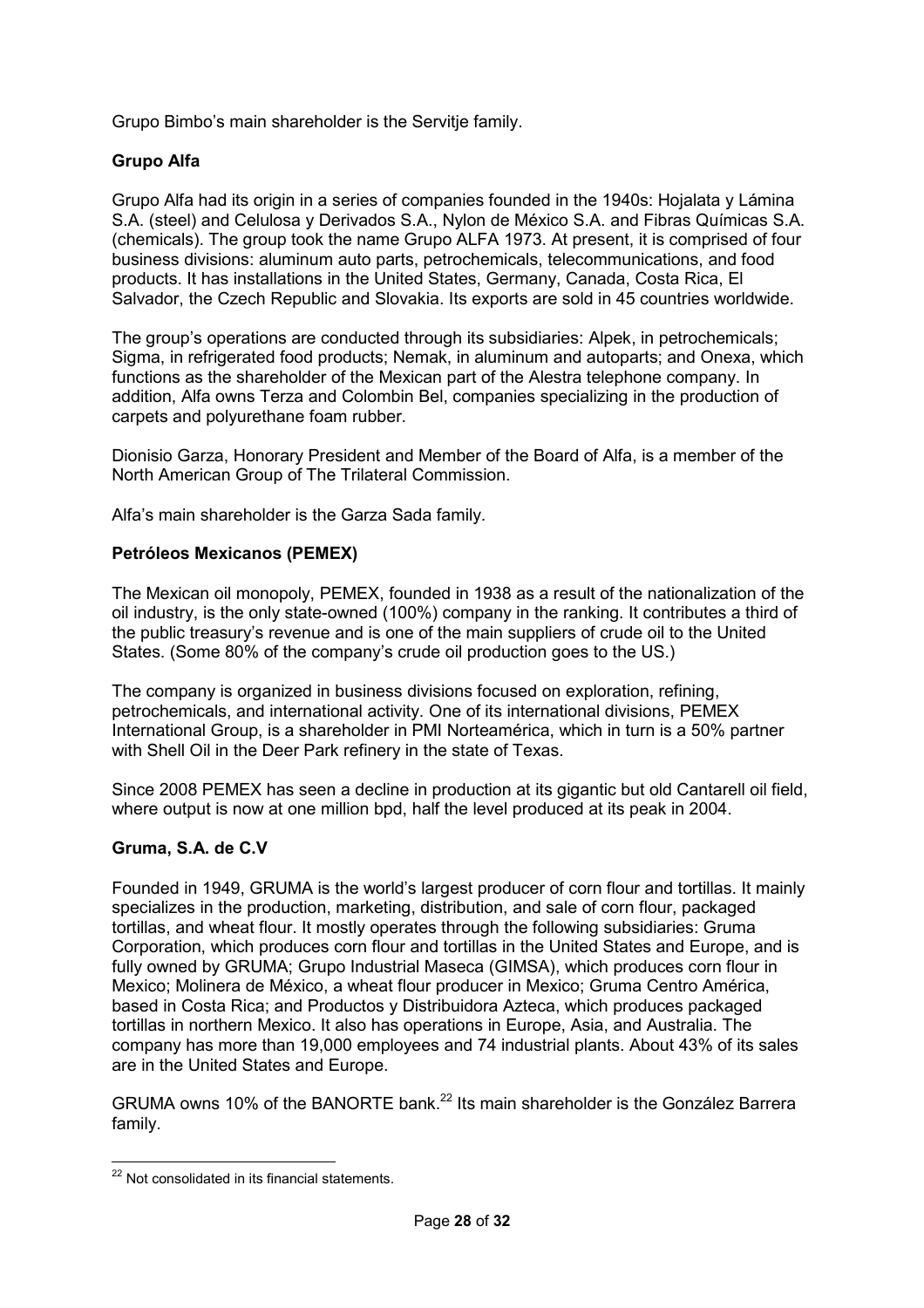## **Grupo Televisa S.A.**

The company had its origins when the Azcárraga and O'Farrill families were granted concessions to operate TV channels 2 and 4 in Mexico City as well as several stations elsewhere in the country. In 1972, they created the company Televisa, producer and marketer of programs for their television channels.

Grupo Televisa is a holding company whose subsidiaries are focused on the entertainment and media industry, making it the largest company in the sector in the Spanish-speaking world. Through its subsidiaries and strategic associations, Grupo Televisa operates television channels 2, 4, 5 and 9 in the Mexico City metropolitan area, in addition to 220 relay stations and 33 local channels. It produces and transmits television programs, operates restricted TV signals, distributes television programs for the domestic and international markets, develops and operates direct satellite TV services for home viewing, provides cable TV services, produces and broadcasts radio programs, and produces and distributes movies. In Spain, the company owns slightly more than half of Radiópolis in a joint investment with the Spanish Grupo Prisa.

Emilio Azcárraga Jean is the majority stockholder.

## **Mexichem**

Mexichem is a holding company, comprised of chemical and petrochemical companies that are leaders in the Latin American market, and it exports to more than 50 countries. It is present in a wide variety of sectors such as construction, coolants, industrial, and auto. Mexichem had its origins in a company known as Cables Mexicanos, founded in 1953. It has traded on the Bolsa Mexicana de Valores since 1978. In 1986, it incorporated Companía Minera Las Cuevas, which produced fluorite. In December 2003, it increased its equity stake in Subsidiaria Mexichem, previously owned by the French company Total, from 50.4% to 93.79%.

Mexichem has developed an expansion strategy that integrates its operations vertically and horizontally. This performance has guided the company's expansion. Mexichem is the main producer of PVC resin (40% of the market) and PVC pipes (30% of the market) in Latin America.

Its main shareholder is the Del Valle family.

## **Grupo Cementos de Chihuahua**

Founded in 1941, Grupo Cementos de Chihuahua produces, distributes and markets Portland gray cement, mortar, pre-mixed concrete, concrete cinder blocks, plaster and other building materials in Mexico and the United States. It has a 47% equity stake in Boliviana de Cemento, acquired in 2005. The company's annual production capacity is 4 million tons and it has more than 2,800 employees. In 2006, it acquired 100% of the equity in the US firms The Hardesty Co. and Alliance Transportation, which expanded the company's presence in the United States, where it already had plants in South Dakota, Colorado, and Minnesota.

## **Xingnux**

Xingnux was founded in 1956 as Conductores Monterrey. It is comprised of four business divisions: electric cables, electric transformers, infrastructure, and food products. It has 25 production facilities and a number of distribution centers in Latin America, the United States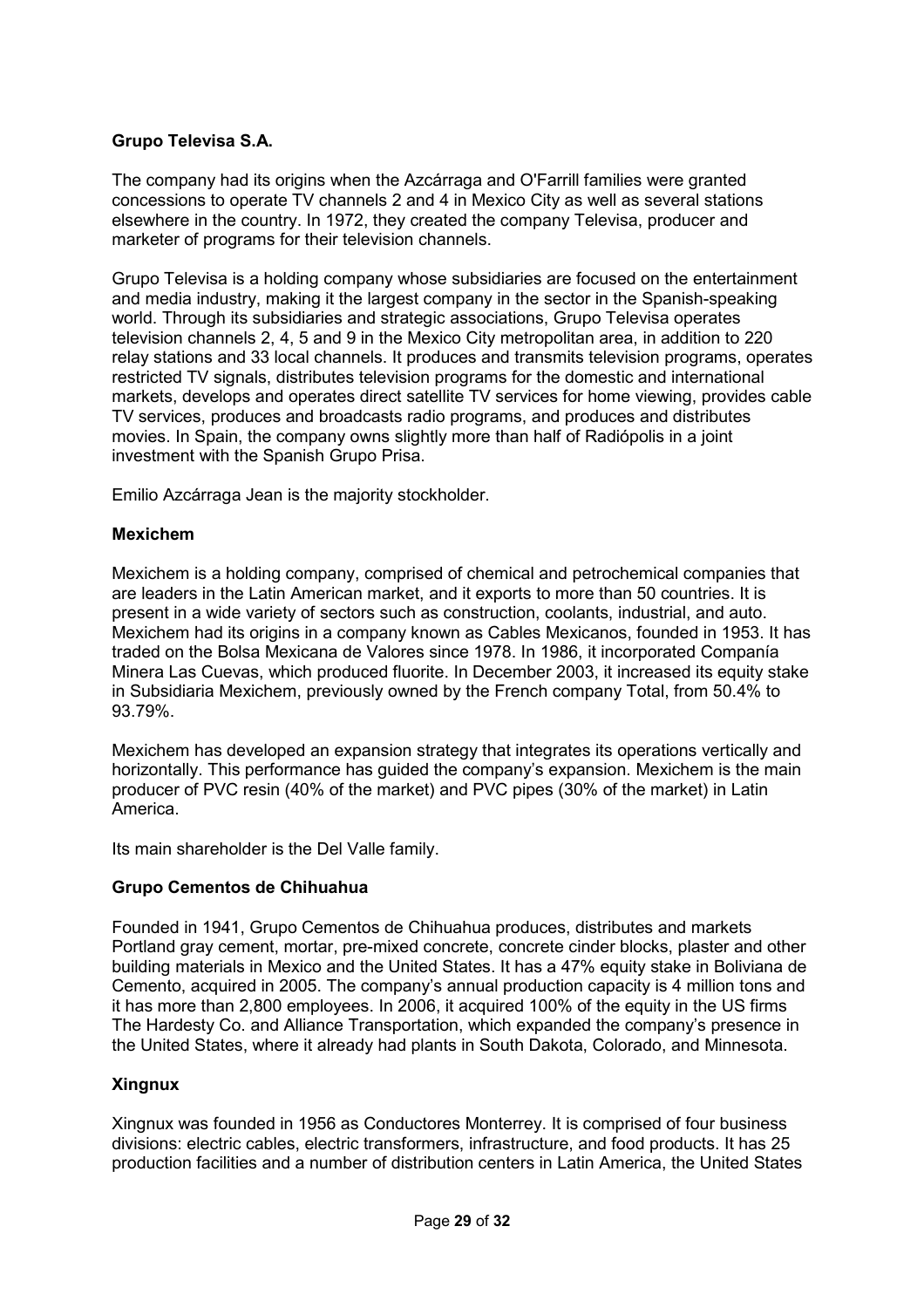and India. Xingnux currently exports over half its production to more than 30 countries. It does not trade on any stock exchange.

Its main shareholder is the Garza Herrera family.

## **Industrias CH**

The company's origin dates back to 1934, when it was known as Herramientas S.A. and specialized in the production of hand tools. In 1938, its name was changed to Campos Hermanos S.A. but it was not until the 1960s when it entered steel production. In 1991, the company was acquired by the current management.

Industrias CH produces and processes steel. It is the main producer of special steels in Mexico and the market leader in seamed pipes, steel structural profiles and commercial profiles. In July 2005, ICH, together with its main subsidiary SIMEC acquired 100% of the equity of Pay Republic, a leader in the special steels market in the United States. Through Pav Republic, ICH and SIMEC are now present in the world's largest automotive market. It has been one of the Mexican steel companies posting the highest growth in the past few years. Today, Industrias CH has 15 plants in Mexico, the United States and Canada, which employ more than 5,000 workers.

Its main shareholder is the Vigil González family.

## **Grupo VITRO S.A de C.V.**

Originally known as Vidriera Monterrey, the company was founded in 1909 and is today one of the world's largest glass-producing conglomerates. Grupo Vitro's subsidiaries do business throughout the entire Western Hemisphere, with installations and distribution centers in eight countries in North, Central and South America, and Europe, and they export their products to more than 70 countries worldwide.

Grupo Vitro produces articles for multiple markets. These include sheet glass for motor vehicles and construction; glass bottles for wine and liquor; and containers for cosmetics, pharmaceuticals, foods and beverages. The company also produces raw materials and machinery and equipment for industrial use, which are vertically integrated in the container business division.

Its main shareholder is the Sada family.

## **Grupo ELEKTRA**

Originally known as the Salinas y Rocha department store, the company was founded in 1906. Since 1950, it has specialized in the production of household appliances. Its first operations involved the production and marketing of radio transmitters in 1957, the year in which it opened the first Elektra store, a Grupo Salinas company. Its catalog of products and services has since expanded to furniture, minor household products, and household and electrical appliances. In 2002, it received authorization from the Finance Ministry to operate a banking institution, Banco Azteca<sup>23</sup>, which was followed by an insurance company and a

 $\overline{a}$  $23$  Included in consolidated total assets of Grupo Elektra. Excluded in foreign assets. See annex 1, table 1, note f.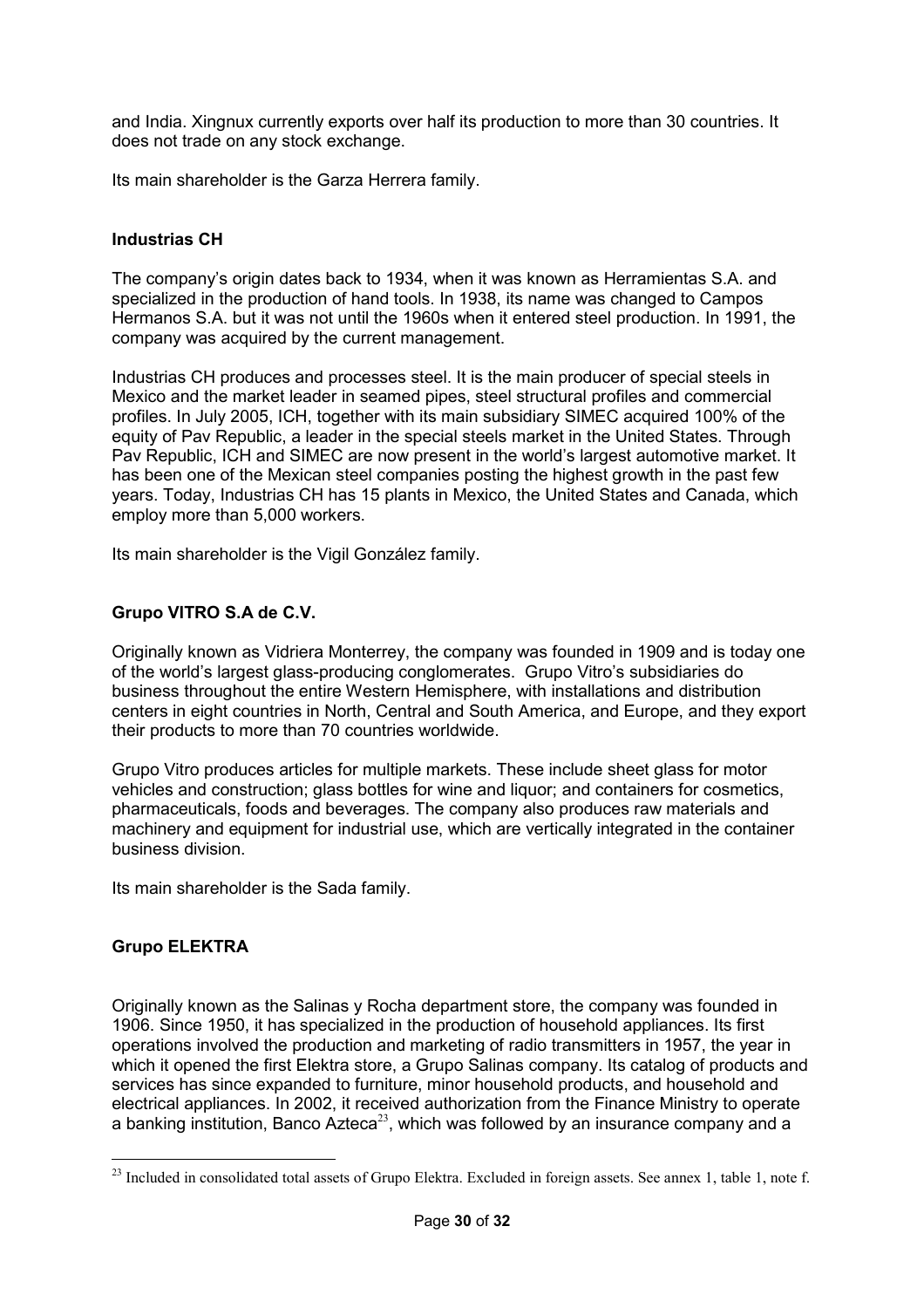pension fund manager. In addition to Mexico, Elektra has a presence in Central and South America with more than 1,000 stores.

Its main shareholder is Ricardo Salinas Pliego.

## **San Luis Corporación, S.A. de C. V.**

San Luis Corporación is an industrial group that manufactures automotive parts − mainly suspension and brake system components. Rassini, the first company of the current group, began operating in Mexico City In 1929. In 1967, Minas de San Luis was listed on the BMV. In 1979, a group of Mexican investors -headed by Antonio Madero Bracho- acquired most of the equity of Minas de San Luis, establishing Industrias LUISMIN as the holding company. In 1988, Minas de San Luis acquired Rassini, which already had a plant in Xalostoc, State of Mexico; two others in Piedras Negras, Coahuila; and a design, engineering, and customer service office in the Detroit, Michigan area. In 1990, the expansion of the steel coil plant and the springs and torsion bar plant began operating, positioning itself as the world's largest manufacturer of such items with more than 10 million parts annually. In 1994, San Luis Corporación acquired a plant located in San Martin Texmelucan, Puebla, now known as Rassini-Frenos. In 2002, the holding company sold its mining division in order to concentrate on the auto parts business, which today represents 88% of its revenue.

Antonio Madero, Chairman of the Board and Chief Executive Officer of San Luis Corporacion, and actually a member of the Trilateral Commission.

The main shareholder of the San Luis Corporación is the Madero family.

#### **Interceramic**

Founded in 1978, Interceramic is a company dedicated to the production and sale of enameled ceramic tile for floors, and coverings and related products for their installation. It has four plants, three in Chihuahua and one in Garland, Texas, whose production is earmarked for the Mexican and US markets. With operations dating back to 1978, Interceramic today has an installed capacity of 33 million square meters a year and employs more than 3,000 workers in eight subsidiaries.

Its main shareholder is the Almeida family.

## **Accel S.A.**

Originally incorporated as Ponderosa Industrial S.A., the company emerged as a spin-off from Grupo Chihuahua in 1991. It is group of companies largely focused on providing storage, logistical, real estate, and distribution services. It also produces candy and dried fruit and nuts. One of its two divisions offers solutions in the handling of both refrigerated as well as dry merchandise in warehouses, providing services for inventory management, freight consolidation and deconsolidation, platform crossing, selection and packaging, and marketing and distribution services. Accel has approximately 186,000 square meters for storage and distribution. The manufacturing division is comprised of Elamex, S.A. de C.V., a company with manufacturing operations and real estate activities in Mexico and the United States. Candy production takes place in Ciudad Juárez, Chihuahua, with a plant of approximately 16,722 square meters. The preparation, packaging, distribution, and sale of dried fruit and nuts (peanuts, almonds, pecans, pistachios, etc.) is carried out in the